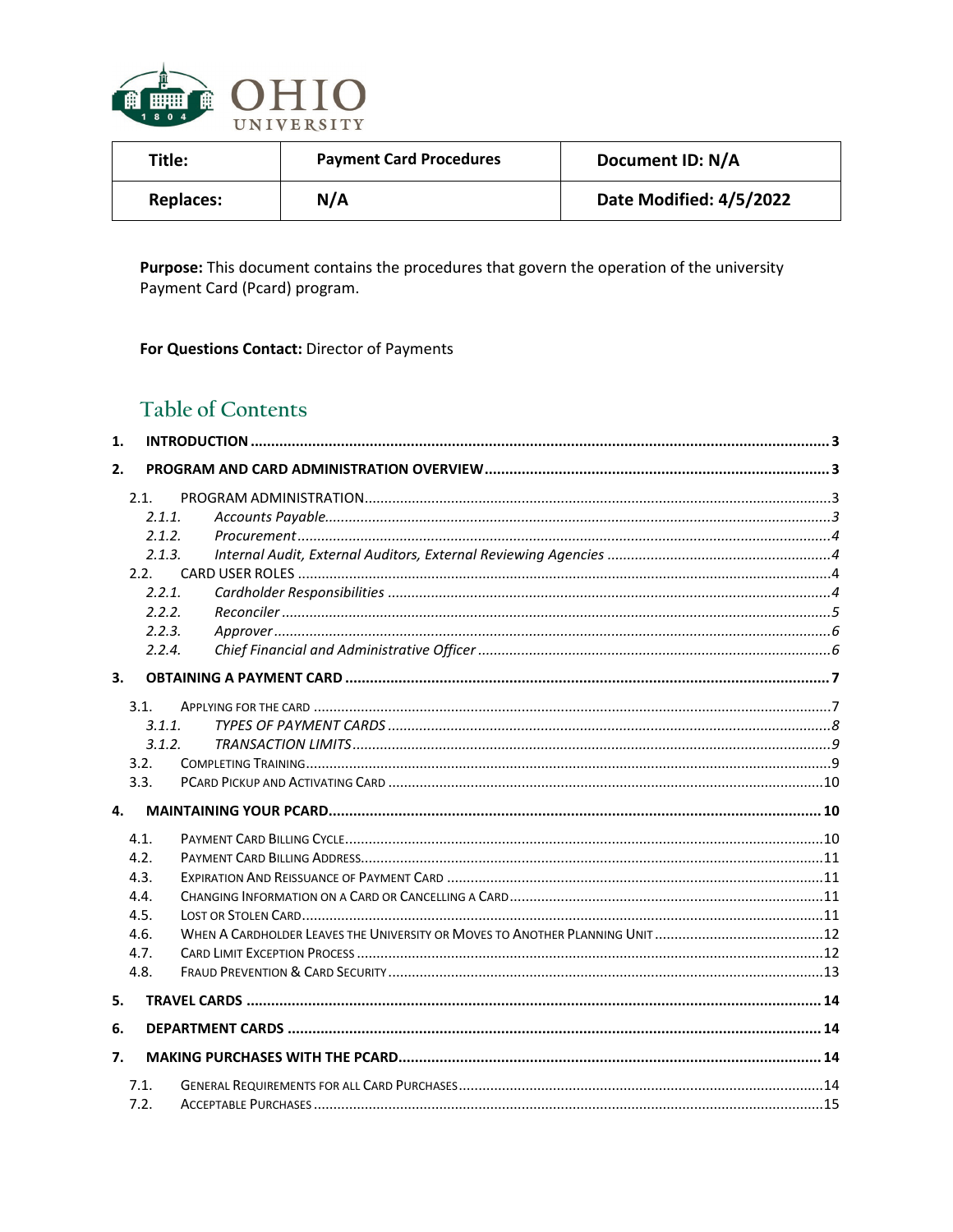|     | 7.3.    |  |
|-----|---------|--|
|     | 7.4.    |  |
|     | 7.5.    |  |
|     | 7.6.    |  |
|     | 7.7.    |  |
| 8.  |         |  |
|     | 8.1.    |  |
|     | 8.2.    |  |
|     | 8.3.    |  |
|     | 8.4.    |  |
|     | 8.5.    |  |
|     | 8.5.1.  |  |
|     | 8.5.2.  |  |
|     | 8.6.    |  |
|     | 8.6.1.  |  |
|     | 8.6.2.  |  |
|     | 8.6.3.  |  |
|     | 8.6.4.  |  |
| 9.  |         |  |
| 10. |         |  |
| 11. |         |  |
|     | 11.1.   |  |
|     | 11.2.   |  |
|     |         |  |
|     | 11.2.1. |  |
|     | 11.2.2. |  |
|     | 11.2.3. |  |
|     | 11.3.   |  |
|     | 11.4.   |  |
| 12. |         |  |
| 13. |         |  |

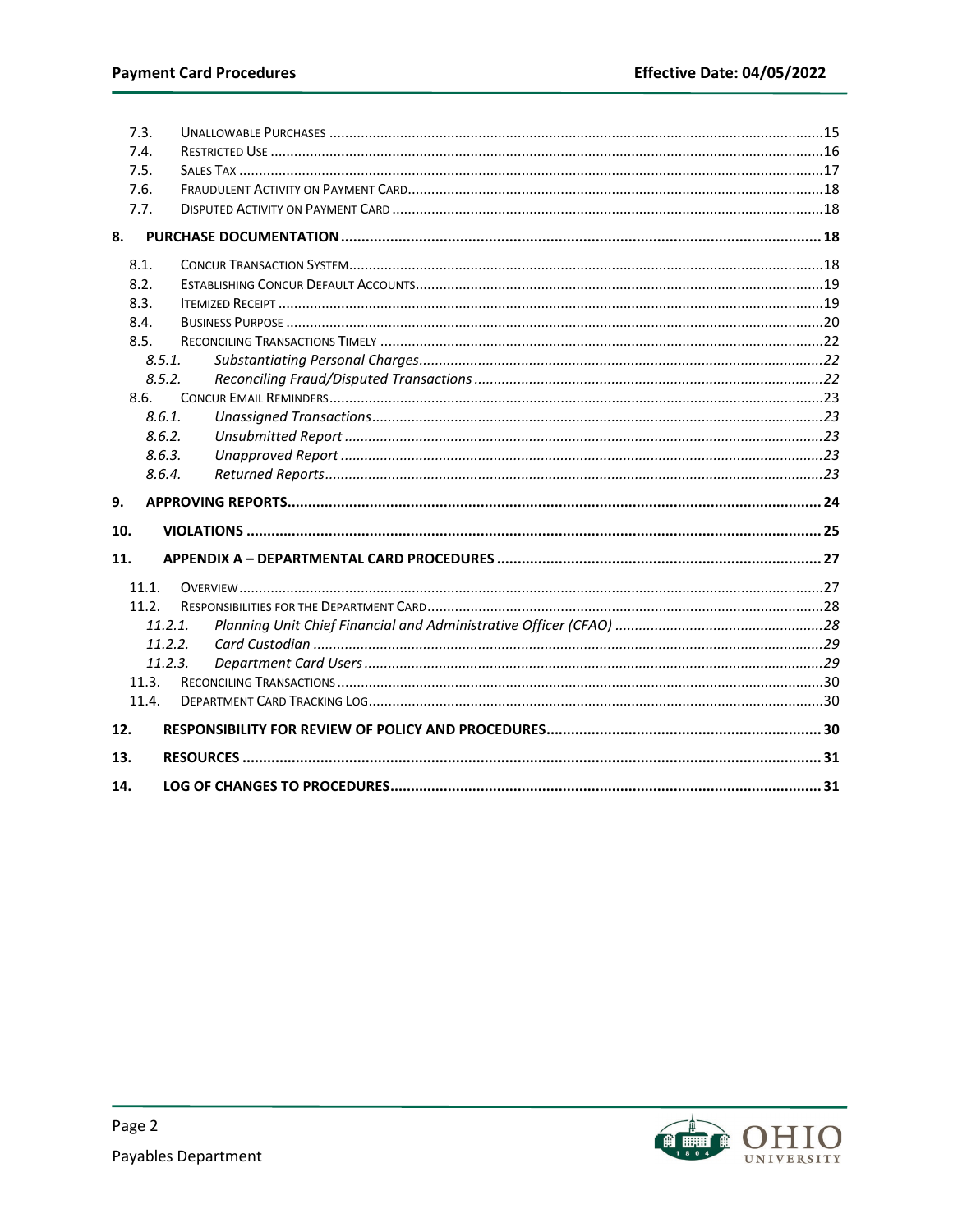# <span id="page-2-0"></span>**1. INTRODUCTION**

The payment card program (pcard) provides a method to procure and pay for small dollar goods (and limited services, such as travel) for university business purposes. While the pcard is available to departments to make purchases, we must also balance its use with respect to the established policies and procedures and our fiduciary duty to safeguard university funds. As a large public institution, the university is held to a high degree of public scrutiny and accountability for its business practices. Issuance of a pcard is a privilege, and every reasonable effort must be made to verify that funds are used responsibly and, in a manner consistent with the university mission. Policy 55.074 – Payment Card Program and the procedures outlined in this manual, set the expectations and requirements for those who may obtain a pcard through this program.

All cardholders should become familiar with the university policy manual, which contains the university's purchasing policies and policies related to specific types of business expenditures.

Cardholders, reconcilers, approvers, and proxy/delegate users are responsible for understanding and following all guidelines put forth within both the payment card policy and the pcard manual. Violations of the pcard policy or procedure may result in disciplinary action.

# <span id="page-2-2"></span><span id="page-2-1"></span>**2. PROGRAM AND CARD ADMINISTRATION OVERVIEW 2.1. PROGRAM ADMINISTRATION**

Administration of the pcard program is the responsibility of the division of finance and administration. The following groups have oversight and compliance roles:

### **2.1.1. Accounts Payable**

<span id="page-2-3"></span>Pcard administrators are accounts payable staff members who are responsible for the day-to-day management of the program. A pcard administrator's roles and responsibilities are:

- Serve as point of contact between the university and financial institution issuing pcards
- Provide customer service to card users as it relates to the program
- Issue pcards once approved by the planning unit Chief Financial and Administrative Officer (CFAO)
- Maintain the configuration of the cards' merchant controls, end dates, credit limits, etc. in the banking system
- Maintain training modules, procedures, websites, and job aids related to the payment card program
- Perform program reconciliation
- Perform audits as necessary
- Perform annual cardholder reviews, in partnership with the CFAOs, to ensure credit limits are reflective of the scope of responsibilities and role of each cardholder
- Suspend or place cards on hold as necessary and in accordance with policy and procedures

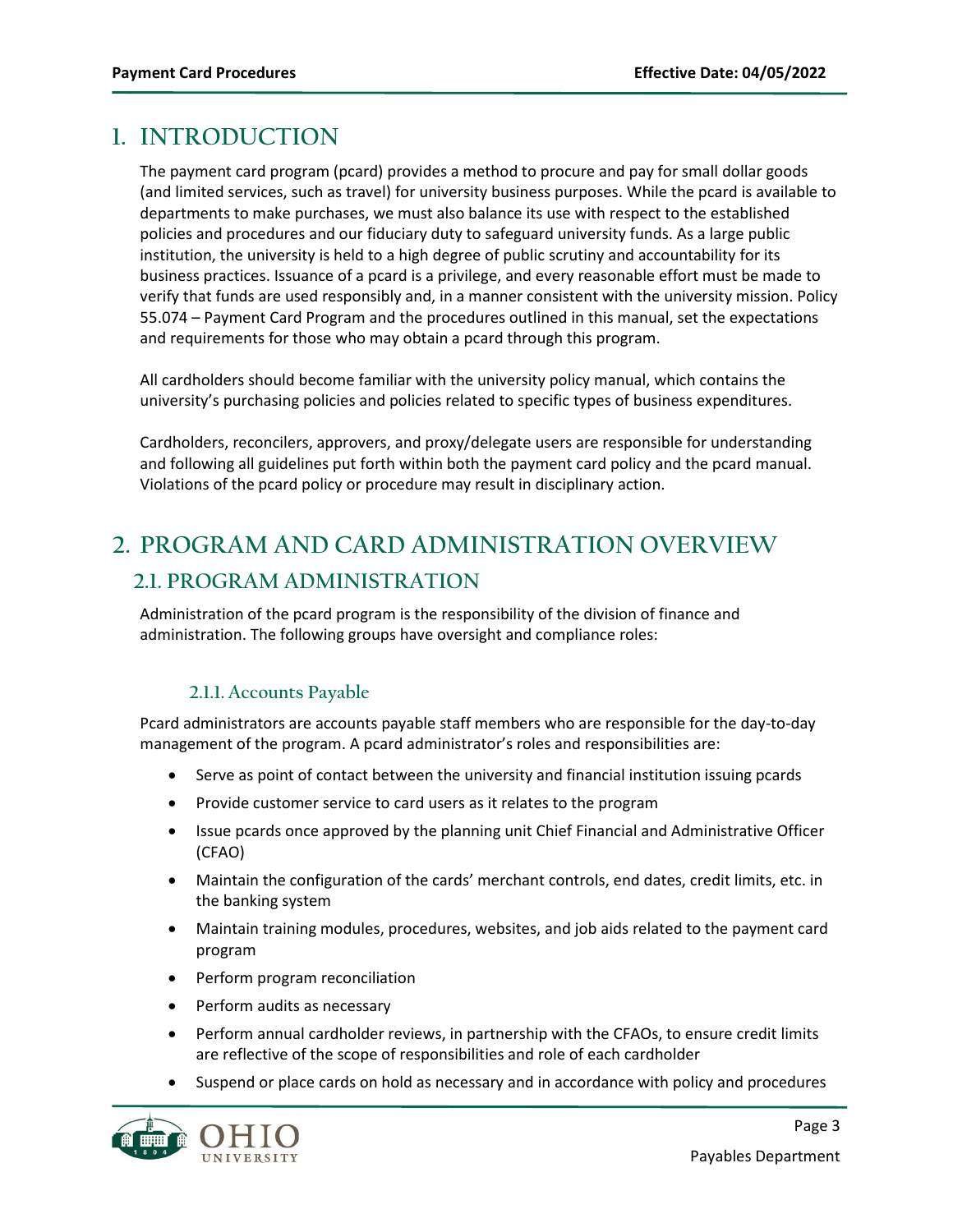- Close and cancel cards in the banking system, as necessary
- Monitor the termination list received from HR to identify cardholder accounts that should be closed and close them
- Place cards on hold for extended leave periods that are greater than one month (I.e., furlough leave; Family Medical Leave when employee is unable to work; unpaid leave of absence). Does not apply to faculty fellowship leave or sabbatical leave; exceptions for other situations when university duties continue during an extended leave period may be considered in consultation with HR and the planning unit CFAO
- Ensure that all pcard transactions are entered into the university financial records

#### **2.1.2.Procurement**

<span id="page-3-0"></span>Procurement reviews buying patterns and analyzes pcard usage data to ensure compliance with purchasing policy and identify opportunities for price negotiation or the solicitation of bids.

### **2.1.3.Internal Audit, External Auditors, External Reviewing Agencies**

<span id="page-3-1"></span>All transactions are subject to appropriate review by the university office of internal audit, the university's external auditors, and other reviewing agencies in order to test for compliance with university policies and procedures; federal, state and local laws; and regulations and constraints imposed by agencies and donors.

## <span id="page-3-2"></span>**2.2.CARD USER ROLES**

For the purpose of the pcard program, **card users** include cardholders, reconcilers, and approvers. The roles and responsibilities of each of these types of card user are described below.

#### **2.2.1.Cardholder Responsibilities**

- <span id="page-3-3"></span>• The card is for business expenses only. It must not be used for personal purchases. Even if the cardholder later fully reimburses the university, the use of public funds for personal expenses could violate several Ohio laws including R.C. 2921.41. Those found in violation of this policy may be subject to disciplinary action, up to and including termination.
- The cardholder shall abide by all university policies and procedures when using a payment card.
- The cardholder must determine if the payment card is the appropriate payment method when making purchases.
- In accordance with the banking regulations, the card is not transferable and may only be used by the cardholder (e.g., loan your card or provide your card number to another person to make a purchase, giving your card to a delegate to make a purchase on your behalf). If there is a need to have a card that is transferable, talk with the planning unit CFAO about a departmental card and whether that is a more appropriate solution to meet the business need.
- The cardholder must obtain an itemized receipt for all payment card transactions (regardless of what type of card). See Section [8.3](#page-18-1) for more information.



Page 4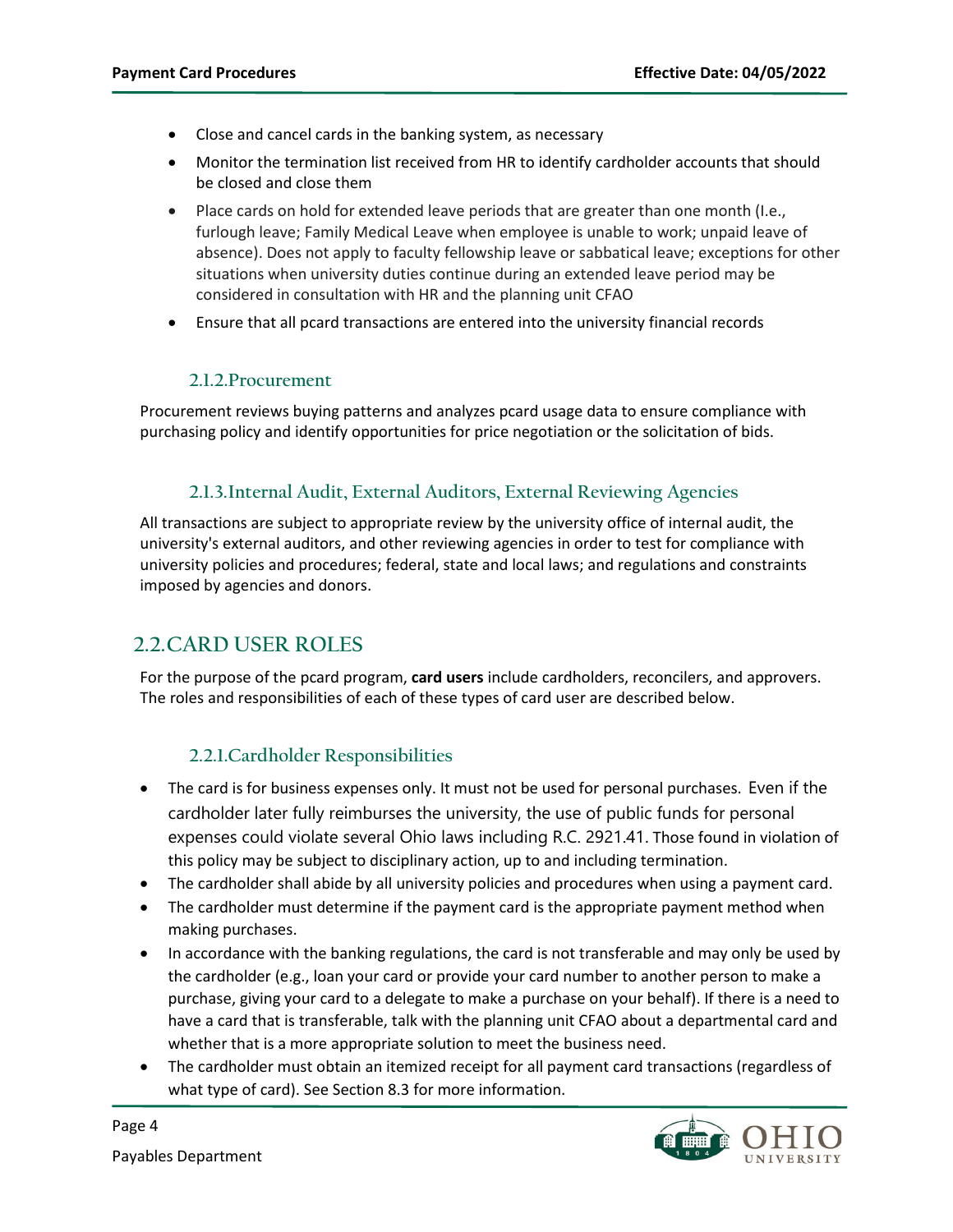- The cardholder is responsible for adequately substantiating all transactions on their university payment card. This includes providing a clear business purpose, the correct account number to charge, and any other documentation necessary to adequately document the charge (ex., such as an agenda and attendees of a business meeting). See section [8.4](#page-19-0) for additional details.
- All card transactions must be verified in Concur within 28 calendar days of the transaction post date. The cardholder can delegate updating their transactions in Concur to another employee; however the cardholder is still responsible for the transactions charged to the payment card and for providing all necessary documentation to the delegate to update the transaction in the system in accordance with policy within 28 days of the post date in Concur.
- Cardholder cannot pyramid their transactions to circumvent card limits (e.g., dividing a purchase into two or more transactions to avoid the limits associated with the card being used).
- Cardholders cannot receive cash advances of any form using a university payment card.
- Cardholders are responsible for resolving discrepancies and ensuring credits are received as necessary.
- Cardholders may not receive cash back or in-store credits for any refunds or exchanges. Such amounts must be credited back to the university payment card. If the supplier mistakenly issues a refund check, it must be submitted to the Cashier's Office within five calendar days of receipt by the cardholder.
- The cardholder should ensure that Ohio sales tax is not paid on purchases, when required. See sectio[n 7.5](#page-16-0) for information on Sales Tax.
- If grant or foundation funds are being charged, cardholders are responsible for seeing that all granting agency or foundation account spending guideline requirements are met. Charges must be reasonable, allocable and allowable to the specific grant.
- Ohio ethics law and the related statutes generally prohibit public officials and employees from misusing their official positions for their own personal benefit or the benefit of their family members. As such, cardholders may not make purchases that may be perceived as a conflict of interest (purchases from a business in which you or a relative have a financial interest). Also see policies [55.030](https://www.ohio.edu/policy/55-030) "Purchasing," an[d 19.058](https://www.ohio.edu/policy/19-058) "Conflict of Interest in Sponsored Programs."

#### **2.2.2. Reconciler**

<span id="page-4-0"></span>A reconciler is an employee who is responsible for reconciling pcard transactions. Most cardholders serve as reconcilers for their own cards; however, some cardholders choose to use proxy/delegate reconcilers. The proxy/delegate can be set up in Concur to create the report only or submit on the cardholder's behalf. Both reconcilers and proxy/delegate reconcilers have the following responsibilities:

- Abide by all university policies and procedures when reconciling transactions
- Report suspicious or erroneous charges through appropriate channels (see Section **Error! Reference source not found.** for reporting fraudulent or incorrect charges on a payment card)
- Compare itemized receipts to card transactions to ensure accuracy of charges.

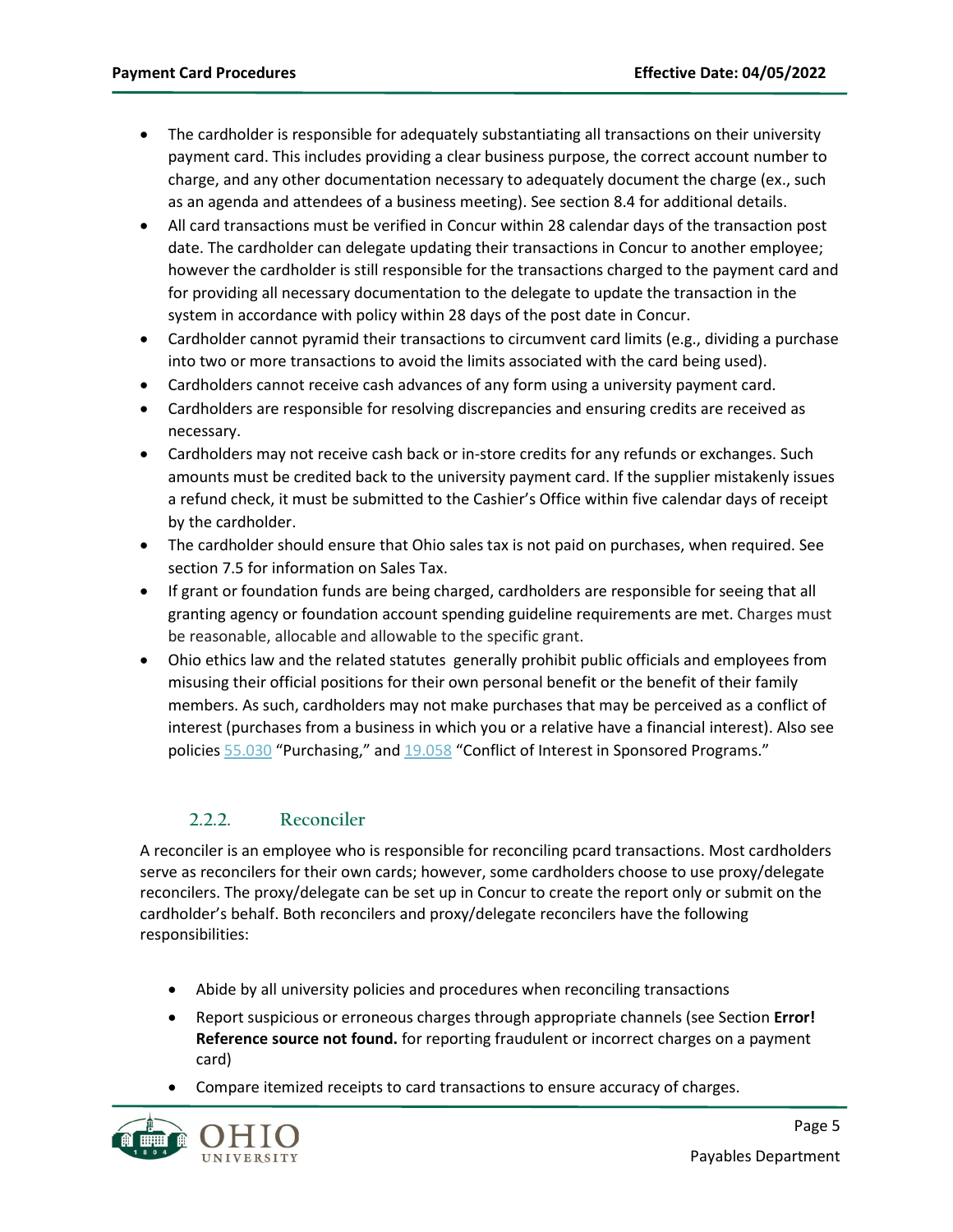- Attach scanned copies of all required documents to adequately substantiate the transaction (e.g., if a business meeting a list of attendees should be included along with an agenda)
- Ensure that the business purpose provides an adequate description of the charge(s). If the transaction is allocated to a grant or cost share, the business purpose must indicate the benefit to the grant. See section [8.4](#page-19-0) for additional information on business purpose.
- Allocate each transaction to the appropriate account number and object code
- If the cardholder and the reconciler are not the same person, transactions still must be reconciled and the report submitted for approval within 28 days of the post date in Concur.

### **2.2.3. Approver**

<span id="page-5-0"></span>Approvers are accountable for the review of all charges made with a payment card. Approver responsibility is a formal delegation from the planning unit CFAO to approve the commitment or spending of university funds within the scope of their management authority. This type of authority is delegated in the **Financial Approvers and Related Metadata (FARM)** system (which uploads financial approver data into university financial systems) and pertains only to the approval of transactions within those systems. Approver authority does not include [signature authority](https://www.ohio.edu/finance-administration/signature-authority) (an approver cannot enter into a legally binding commitment on behalf of Ohio University as they most generally do not have signature authority to do so). Should a financial approver fail to exercise the due diligence and control vested with this role, they may be removed as an approver.

Approvers serve a critical internal control function within the University. It is important that approvers be well versed in their understanding of university policies and procedures; the payment card requirements; any restrictions associated with the account number being charged (ex., grant and foundation accounts); and in a position to determine if the expense is appropriate for the stated business purpose. As an approver, you serve as the check and balance on behalf of your planning unit to ensure compliance is maintained within the planning unit for all card transactions.

Approvers have nine (9) calendar days to approve the report in Concur once it has been submitted by the cardholder or proxy/delegate. Sectio[n 9](#page-23-0) continues details about approving transactions. Sectio[n 10](#page-24-0) contains information about policy and procedures violations.

### **2.2.4. Chief Financial and Administrative Officer**

<span id="page-5-1"></span>The CFAO for each planning unit is responsible for ensuring compliance for their unit with payment card policy and procedure. The responsibilities of the CFAO include:

- Reviewing and determining appropriate and reasonable payment card transaction limits based on the scope and responsibilities of the position applying for the payment card
- Approving all payment card applications for the planning unit
- Ensuring that cardholders complete all training as required by the Payment Card policy
- Verify that cardholder attempted to resolve any sales tax charged to the transaction (if required). Refer to the webpage and section [7.5](#page-16-0) for further information.
- Establishes the cardholder default account number in Oracle for all planning unit cardholders (see sectio[n 8.2\)](#page-18-0).
	- $\circ$  The default account number can be changed by the planning unit Chief Financial and



Page 6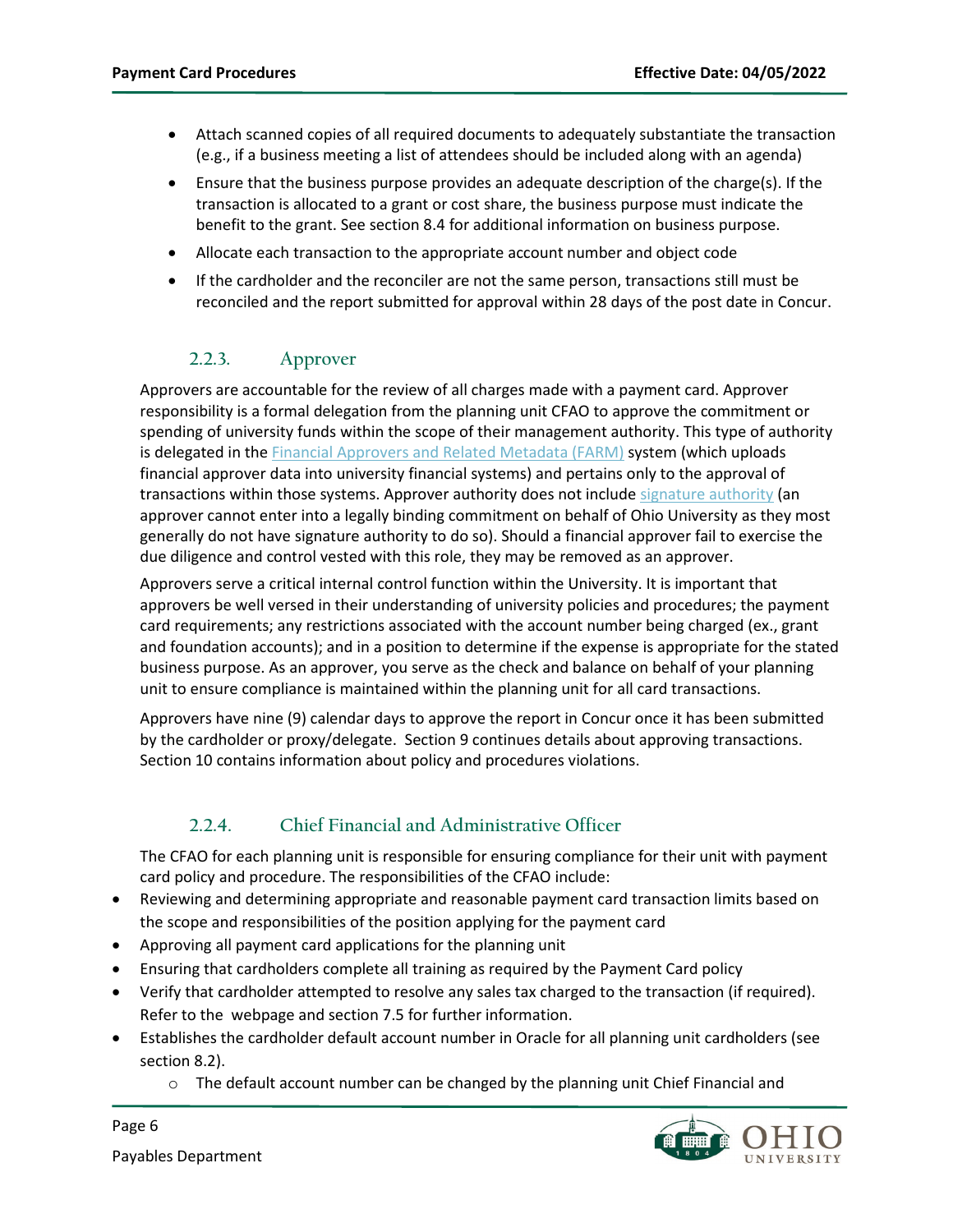Administrative Officer (CFAO) or designee in Oracle (see the eBiz - Quick Reference Guide for instructions). The default account should be either the cardholder's main departmental account number or the account number most often charged. It is advisable to not use a grant account number as the default account number (those Award values starting with a 1, 2, or 3) for a cardholder. However, if a department chooses to do that, they need to ensure they have appropriate controls in place (particularly when transactions are reviewed by the financial approver) to ensure that charges to the grant account are allowable in accordance with the sponsors spending guidance and Uniform Guidance.

• If the CFAO discovers a policy or procedure violation on the payment card at any time, they must ensure that the approver reported this instance to Finance Customer Care. If that did not occur, the CFAO should report the violation. See sectio[n 9](#page-23-0) for details.

# <span id="page-6-0"></span>**3. OBTAINING A PAYMENT CARD**

# <span id="page-6-1"></span>**3.1. Applying for the card**

Applications must be completed for each new card type issued. To be eligible for a university payment card:

- the individual must be an active University employee or a graduate student with an employee status based on the current Human Resource records at the time of request.
- Undergraduate students, non-employees, and temporary agency employees are not eligible to receive most types of university payment cards but may be eligible for a declining balance card with proper business justification and approvals.

Every applicant must complete the application in its entirety.

- Cardholder Information All cards are issued under legal names with a maximum of 21 characters (no nicknames). If your legal name has more than 21 characters, please provide information on how your name should be shown on the card.
- Cardholder Specifications Descriptions of card types and monthly credit limits are found in section [3.1.1](#page-7-0) and [3.1.2](#page-8-0) of this manual.
- Signatures/Approvals
	- o All applications must be signed by the cardholder and CFAO.
	- $\circ$  There are optional signature lines available for the department/chair and/or dean/vice president for those planning units that require that level of approval.

The applications can be found at:

[https://www.ohio.edu/sites/default/files/sites/finance/PCard/pcard\\_application.pdf.](https://www.ohio.edu/sites/default/files/sites/finance/PCard/pcard_application.pdf) Once complete, applications should be emailed to  $f$ inancecustomercare@ohio.edu. with a subject line of: PCard Application - <name>.

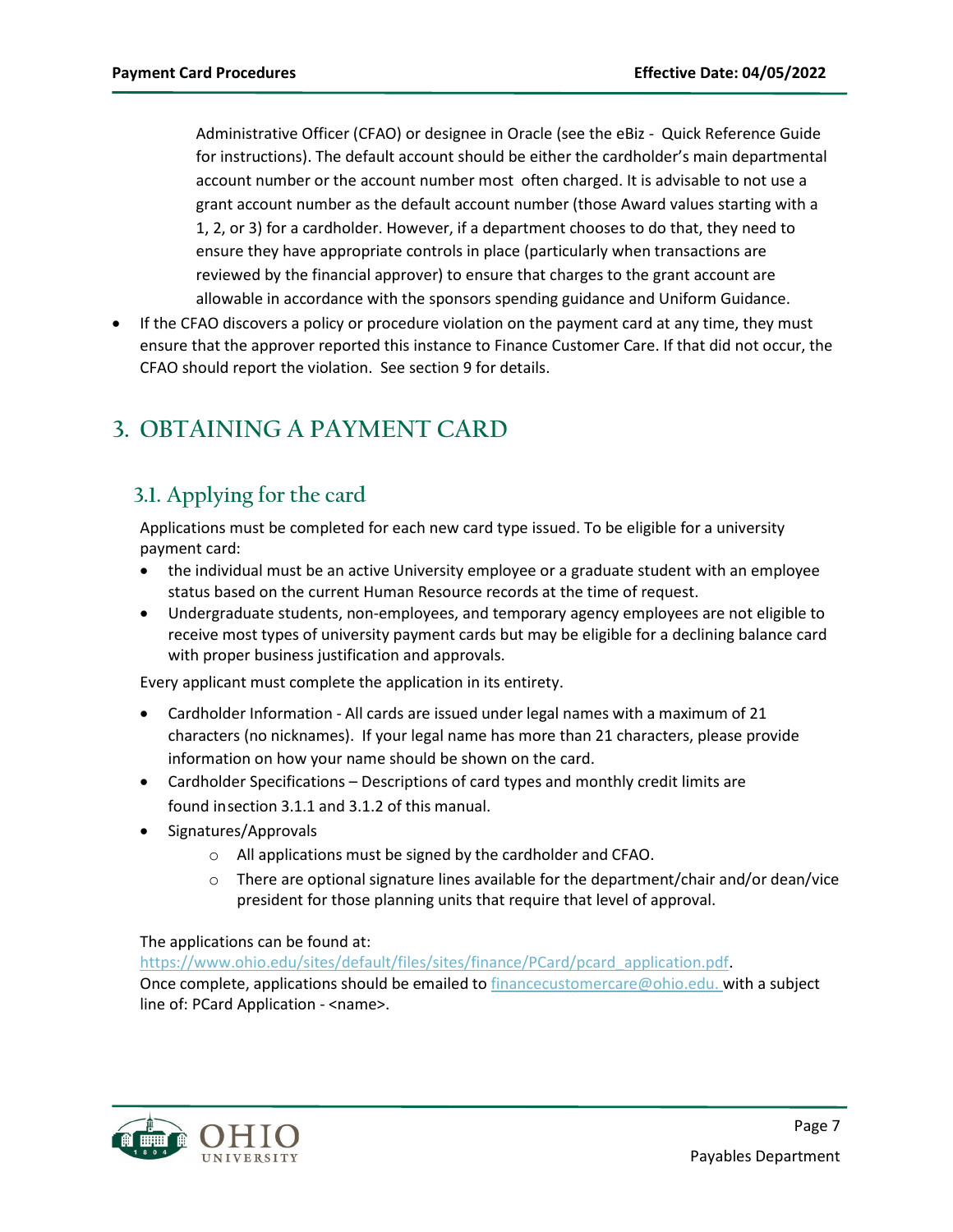### **3.1.1. TYPES OF PAYMENT CARDS**

<span id="page-7-0"></span>Ohio University has partnered with the Bank of America to provide the payment card program. All Bank of America cards are contactless chip cards and require a PIN to be set up and used at many merchants. In some instances, double entry of the PIN may be required to account for the transaction and the tax exemption on the card.

This program encompasses several different kinds of cards. New card types may be added as they become available in the banking industry as business needs dictate. Each card is configured with a set of merchant category codes (MCC) that are part of each card's spend profile. An MCC is a code that classifies a business according to the types of goods or services that it provides (e.g. airfare, books and periodicals, hardware equipment, etc.). An MCC group is made of similar MCCs and is included or excluded from a pcard's spend profile in order to allow or disallow purchases from various types of vendors.

The program consists of the following types of cards and MCC groups:

- **Purchasing card**: a university payment card that can be used to make qualified purchases that may not be available in the university e-procurement system. See sectio[n 7.3](#page-14-1) an[d 7.4](#page-15-0) for unallowable and restricted purchases on the card. Purchasing cards include MCCs thatapyto the majority of vendors with which the university does business. Excluded MCC's include items like cash advances, bank transfers, loan payments, etc.
- **Departmental Card**: a university payment card that can be used to make qualified purchases that may not be available in the university e-procurement system. It includes MCCs thatapply to the majority of vendors with which the university does business. Departmental cards require the Chief Financial and Administrative Officer to have control procedures in place and to designate a card custodian for each departmental card. See Section [6](#page-13-1) for details related to control requirements associated with departmental cards.
- **Travel card**: a university travel card can be used to pay for hotels, airfare, transportation, conference fees, membership and other types of transactions that may occur when one is traveling (e.g., grocery stores, bookstores, drugstores, office stores, etc.). It includes MCCs that apply to the majority of vendors used for transactions such as those listed. See Section [5](#page-13-0) for additional details on the travel card.
- **Declining balance card**: a declining balance card can be used in certain circumstances for nonuniversity employees. A declining balance card has a set limit that declines with each qualified purchase on the card.
- **Corporate travel card**: a corporate travel card is a virtual card (meaning it is not a physical card) that is available in Concur that can be used to charge airfare for university employees and guests (including students), and rental cars for arrangements made through university vendors.
- **Accounts Payable Card**: the accounts payable card is a central card that is maintained by the Finance area to pay vendors on an emergency basis and serves as part of the business continuity plan.

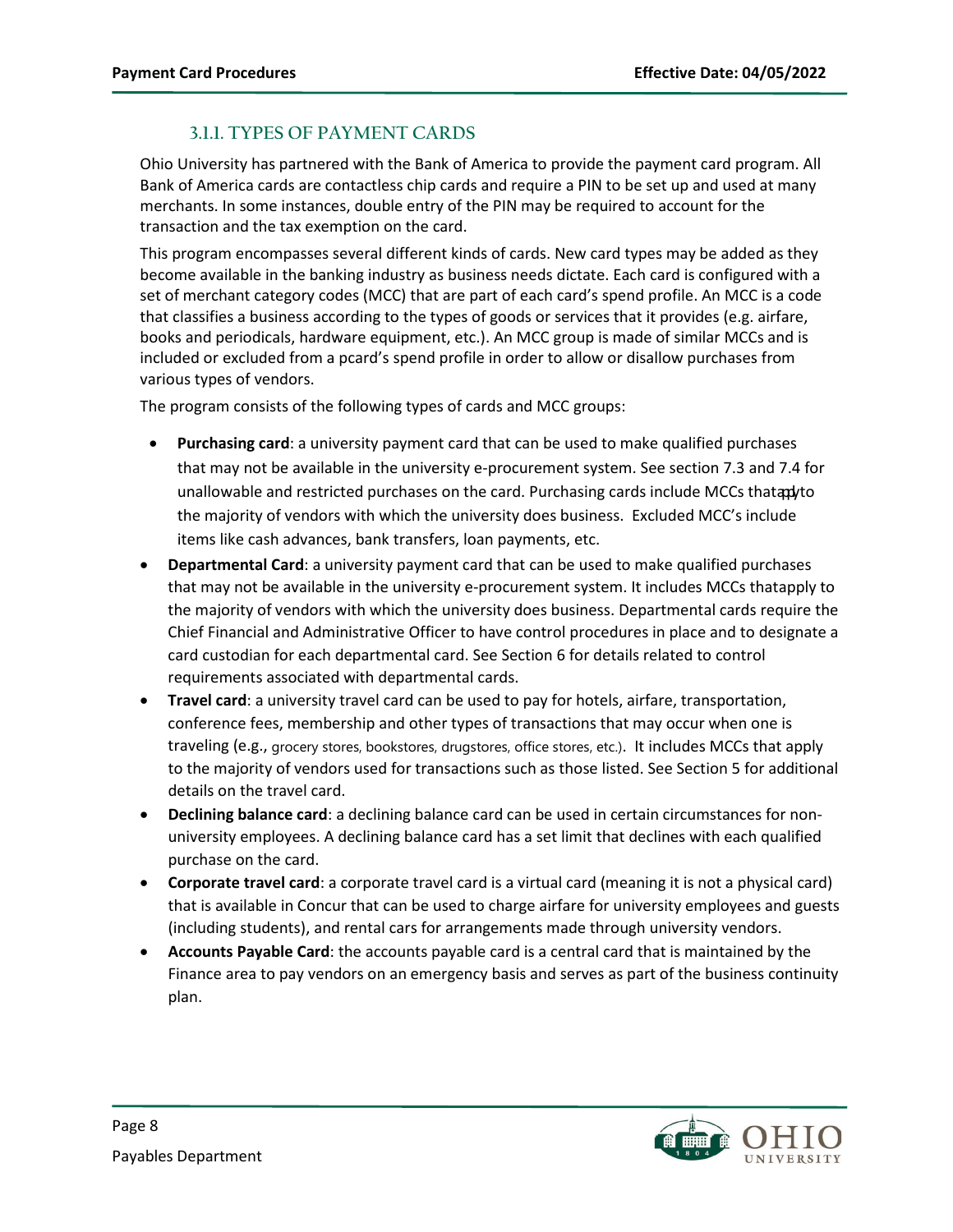### **3.1.2.TRANSACTION LIMITS**

<span id="page-8-0"></span>Every pcard has two types of transaction limits associated with the card, referred to as the spend profile – a monthly credit limit and the single transaction limit. Available limits are listed on the Pcard Application.

The monthly credit limit is the total dollar amount that can be charged to a card over the course of a card billing cycle. Monthly credit limits should be requested based on spending needs. CFAO's may request changes to a monthly credit limits when necessary. All card applications requesting monthly credit limits greater than \$25,000 require chief financial officer approval.

Single transaction limits are the limits set on individual transactions. Single transaction limits are selected at the time of card application and should be reflective of the role and business need of the cardholder. Exceptions to the standard single transaction limits are not common. However, exception requests can be made by the CFAO [or delegate maintained in the Financial Approver and Related Metadata (FARM) system] using the "Card Limit Exception Process" outlined in Section [4.7.](#page-11-1)

## <span id="page-8-1"></span>**3.2.Completing Training**

After submitting a new application for a pcard, the cardholder must complete the required training before they are able to receive the card.

- The training is online and can be found on the Blackboard website at: **blackboard.ohio.edu** 
	- $\circ$  After you log in to Blackboard, select the Organizations tab (on the right) and then the Professional Development Pathways Organization.
	- o Next, select the Finance Pathway, then Core Learning
	- o The name of the course is: Ohio University Payment Cards.
	- $\circ$  If you encounter problems logging into blackboard, please contact the OIT Service Desk: [servicedesk@ohio.edu](mailto:servicedesk@ohio.edu)
- You will need to do three things on the Blackboard course:
	- $\circ$  First complete the entire training course
	- $\circ$  Second, after you complete the course, a new link till unlock to complete the course assessment.
		- **The passing score on the assessment is 80%. Cardholder will be given** multiple attempts to pass the assessment.
		- You must continue to take the assessment until you receive a score of 80%.
	- $\circ$  Third, after completing the course and assessment, a third link will unlock to sign the Cardholder Agreement. You must electronically sign the agreement before you can receive your card.

After you have completed all three steps in Blackboard, you will be ready to receive your card.

After the initial training, the cardholder must complete a refresher training course (also with a passing score of 80%) before any renewal card is issued. You will also need to complete the agreement for the new card.

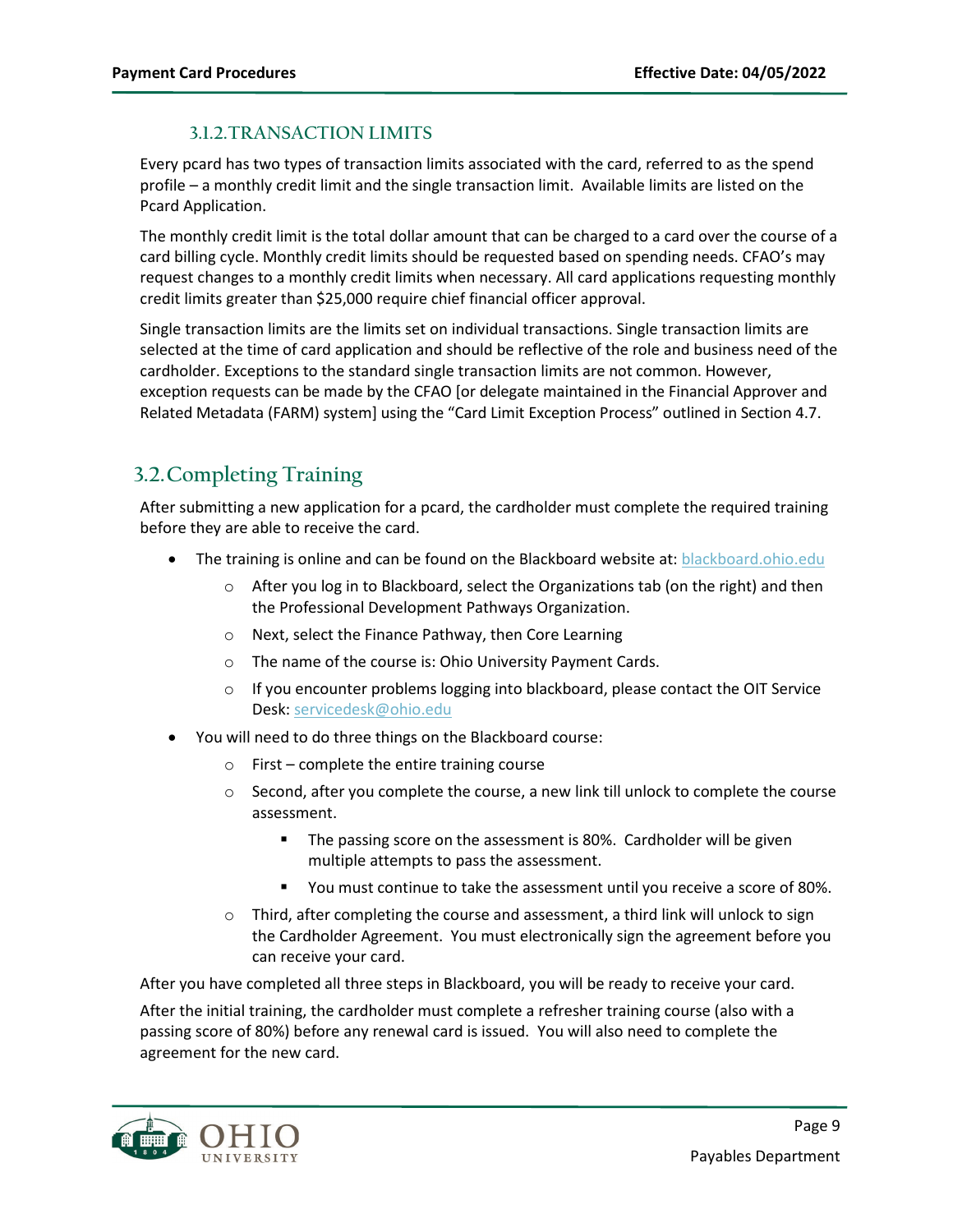# <span id="page-9-0"></span>**3.3.PCard Pickup and Activating Card**

The pcard administrator will order a new card upon receiving a card application. Generally, these cards arrive within five to seven business days; the bank mails all payment cards directly to Accounts Payable.

When the card arrives, the pcard administrator will contact the cardholder to arrange pickup.

- Athens campus cardholders must pick up cards in person in the Accounts Payable office (photo identification is required).
- Cardholders from other campuses and locations may arrange, with Accounts Payable, to have another employee pick up the card (photo identification is required) or may elect to have cards delivered to their campus business office.
- Remote cardholders may have cards mailed to their home addresses with CFAO approval. To request a card be mailed to a home address, the CFAO should indicate in the ticket with the application that they are authorizing mailing of the card and providing a department account to charge shipping costs.
- Anyone who picks up a payment card must sign and show the identification to the staff person

Once the cardholder receives their new card:

- Cardholders are strongly encouraged to activate their card through [Global Card Access](https://spacardportal.works.com/gar/login) using the instructions provided on the Finance website [\(apply-activate\)](https://www.ohio.edu/finance/pcard/apply-activate). During the activation process it will be necessary to provide the 16-digit card number, expiration date and security code on card, and a verification ID. For employees, the verification ID is eight characters-OU followed by your six digit employee ID (ex: OU123456). For non-employees, the verification ID will be established at the time of pickup.
	- o Global Card Access allows the user to set up their 4-digit PIN which will be required when making a transaction at many merchants. (Some merchants require the PIN to be entered twice to account for the transaction and the tax exemption)
	- o Se[e Global Card Access](https://www.ohio.edu/finance/pcard/gca) webpage for more information about updating PIN and customizing alert preferences.
	- $\circ$  Global Card Access also has a smartphone app that allows you to view recent transactions, along with your credit limit and available balance.
- Although we know that activating by phone is an option, using the instructions above will allow users to set up their PIN, update their mobile number to receive alerts, check their credit limit, and see activity on their account.

# <span id="page-9-1"></span>**4. MAINTAINING YOUR PCARD**

## <span id="page-9-2"></span>**4.1. Payment Card Billing Cycle**

The pcard billing cycle is a calendar month. For university pcards, the billing cycle begins on the first day of the month and ends on the last day of the month. Cards begin each month with their full credit line available. Every transaction made throughout the cycle decreases the available credit,

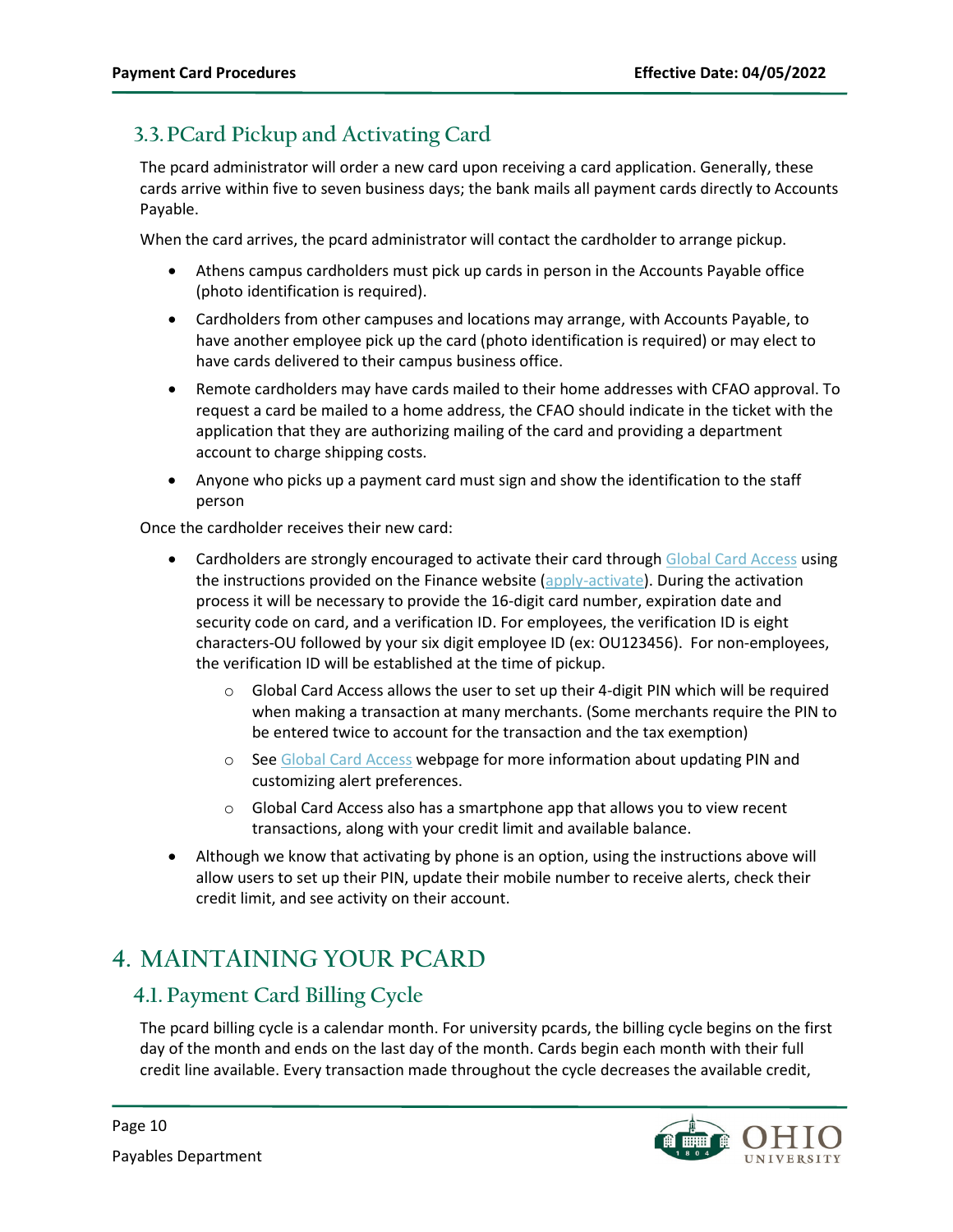until the new cycle begins. Cardholder's available credit is restored to the full credit limit at the beginning of each pcard cycle.

• NOTE: Declining balance cards do not reset each month. Your available balance will always be the issue amount of your card less any posted transactions.

## <span id="page-10-0"></span>**4.2.Payment Card Billing Address**

When making purchases online the purchaser may be asked for the billing address associated with the payment card. The billing address for all University payment cards is:

> Ohio University – Accounts Payable 1 Ohio University Drive Athens, OH 45701

### <span id="page-10-1"></span>**4.3.Expiration And Reissuance of Payment Card**

When you receive your new payment card be sure to properly destroy your old credit card. The best way to destroy a credit card is to cut through the EMV chip, cut the card a few times along the short side, and dispose of the sections in more than one trash can. You can also feed the plastic card into a paper shredder designed to handle them.

All card types expire five (5) years from the date of issuance, with the exception of declining balance cards. Declining balance cards generally are closed when the funds are depleted, or when the CFAO cancels them.

## <span id="page-10-2"></span>**4.4.Changing Information on a Card or Cancelling a Card**

If a cardholder needs to change information associated with their card such as new permanent credit limits, organization changes, or name change, a new application must be submitted. When submitting the new application, mark the radio button next to Update Account. A name change is the only instance where a new card would need to be issued.

Planning unit CFAO's have the authority to close cards at any point in time in accordance with policy, by sending an email to [financecustomercare@ohio.edu](mailto:financecustomercare@ohio.edu) with the subject line: Cancel Payment Card -<Name> <effective date>.

## <span id="page-10-3"></span>**4.5.Lost or Stolen Card**

#### **Report a lost or stolen payment card immediately!**

Contact Bank of American lost or stolen card service at 888.449.2273 or 1.602.379.8753 (collect outside the US and Canada). Have your card number or verification ID number ready. Toll free numbers are available 24/7.

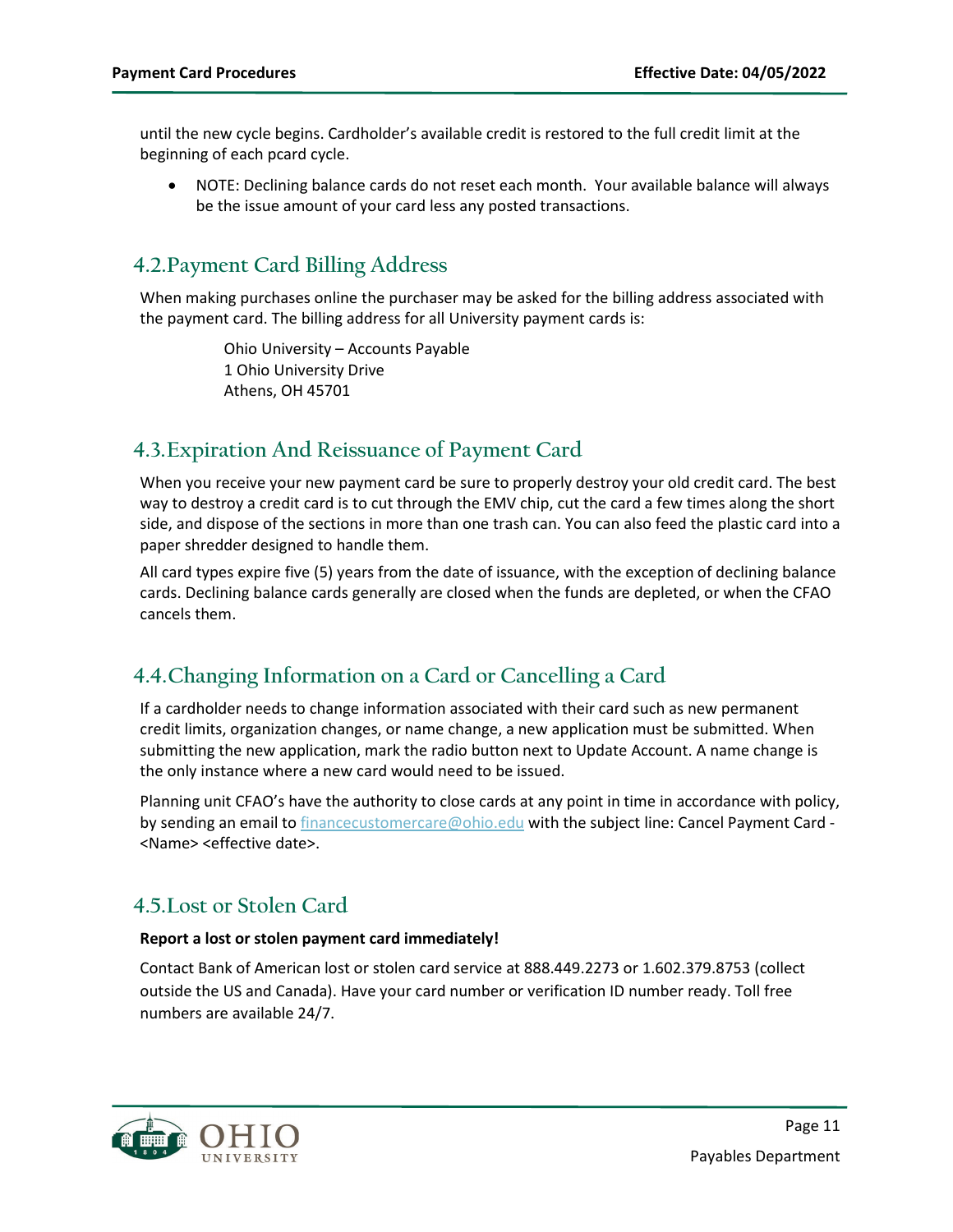## <span id="page-11-0"></span>**4.6. When A Cardholder Leaves the University or Moves to Another Planning Unit**

- **Employee Leaving the University** CFAOs are responsible for ensuring that procedures exist within their planning unit to collect university payment cards and any necessary documentation for outstanding transactions from employees leaving the university as part of the exit process within the planning unit. CFAOs must immediately cancel the university card when employment is terminated, by sending an email to [financecustomercare@ohio.edu](mailto:financecustomercare@ohio.edu) with the subject line: Cancel Payment Card - <Name> <effective date>.
- Employee duties change within the department/planning unit CFAOs need to have a process of reviewing payment cards for employees that have a new position or change in position scope to ensure that the card type is matched appropriately to the cardholder's roles and responsibilities.
- **Employees moving from one planning unit to another within the university** CFAOs from the old and new planning unit must coordinate to determine if the employee's new role requires the use of a university payment card. If the new role does not require the use of a card, the CFAO for the departing planning unit must request cancellation of the card. If the employee's new role requires the use of a payment card, the CFAO for the new planning unit should review the type and limits of the current card to determine if those are reflective of the employee's new role and responsibilities. Changes to the card, including the new planning unit/organization, should be coordinated with the pcard administrator through a new application.

# <span id="page-11-1"></span>**4.7.Card Limit Exception Process**

A planning unit CFAO (or delegate maintained in FARM) can request either or both a temporary increase to either the single transaction limit or the monthly card limit by submitting the request to [financecustomercare@ohio.edu.](mailto:financecustomercare@ohio.edu) The temporary increases can be requested in standard increments as shown on the pcard application. (ex. Cardholder has a single transaction limit of \$1,500 but needs to make a purchase for \$2,000. The cardholder would be increased to the next standard limit which is \$2,499.) The request will be routed to the pcard administrator to make the adjustment in the banking system and the requestor will be notified once the adjustment has been applied. Please keep the following items in mind when making a card limit request:

- Requests for increases to single transaction limits up to \$10,000 and monthly transaction limits must be submitted and approved by the planning unit CFAO or designee and must include detail to support the proposed increase.
- Any increases approved by the CFAO must be for an allowable expense for the card under the purchasing card policy and procedures.
- All requests above \$10,000 must be approved by the Director of Payments or designee. The payment card is not a substitute for standard procurement processes (Purchase order, contract review, insurance requirements, etc.) and, as such, increases may be denied.
- Requests for increases will only be granted using standard spend profiles as shown on the card application. This PCard program can no longer support various spend limits.

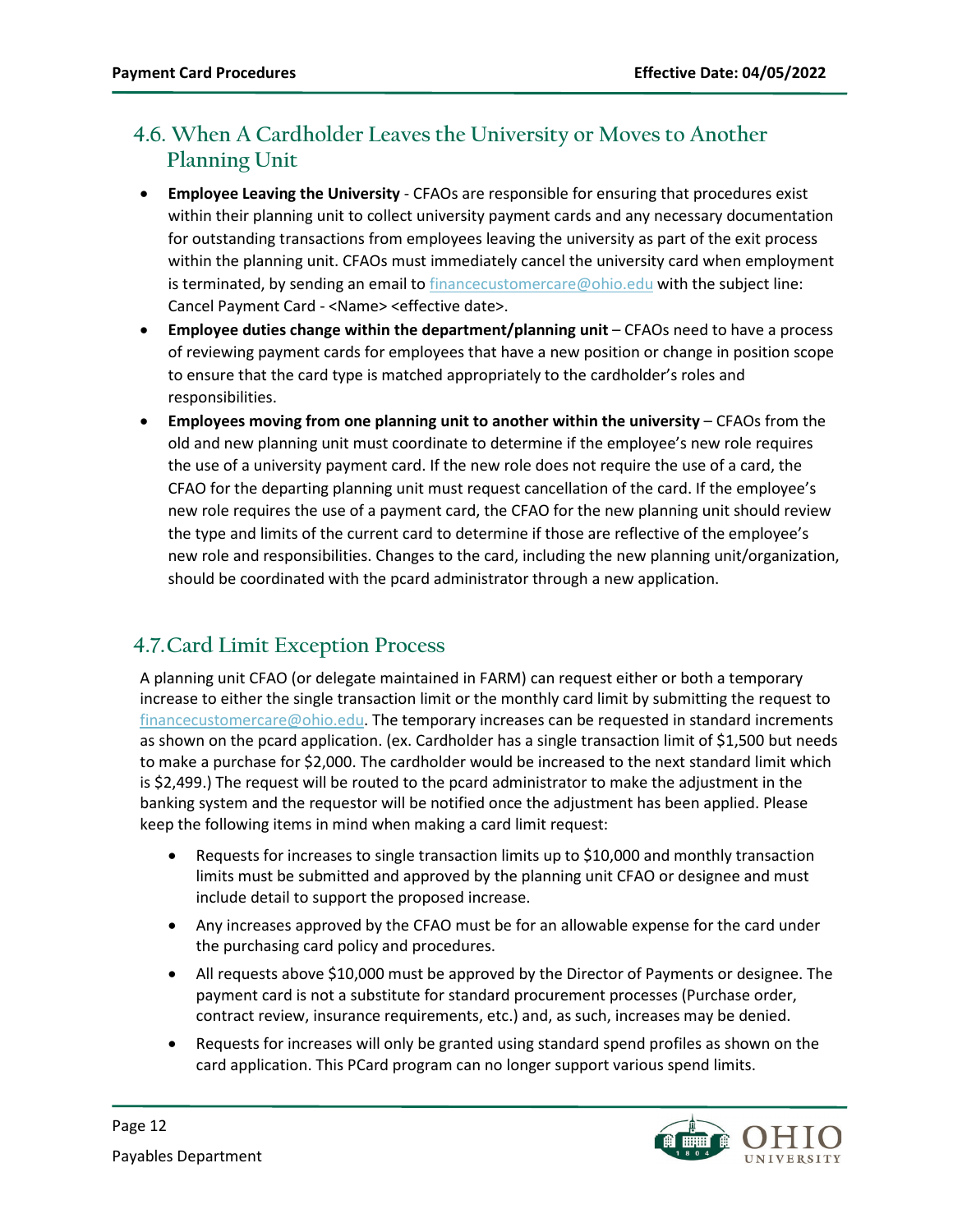Single transaction limits can also be adjusted using Bank of America's Exact Override feature. To use this feature the request sent through Finance Customer Card would need to give the EXACT amount of the transaction to be processed, which is over the cardholder's permanent spend profile. The PCard Administrator would put a one-time exact override on the cardholders account allowing the transaction to flow through without changing the spend profile on the card.

# <span id="page-12-0"></span>**4.8.Fraud Prevention & Card Security**

The cardholder should use basic security measures, as outlined below, to guard against fraud:

- Do sign your card as soon as it arrives or write "ask for ID" on the back. This should prompt merchants, at least when using a card in-person, to ask for ID to prove your identity as the cardholder.
- Do keep your card in a secure location and guard the card number carefully to ensure that no fraud or inappropriate use occurs on the card. It is a best practice to place your university payment card separate from your personal cards so that you do not inadvertently use your university payment card for a personal purchase.
- Do make sure you save your receipts in a secure location so that you have them when it is time to update your transaction in Concur.
- Do keep an eye on your card during a transaction and retrieve it as soon as possible.
- Do always know where you card is! If you can't find the card, assume the worst cancel the card and request a new card.
- Do be aware of what you are signing so that your signature does not inadvertently end up on something that you do not have university signature authority to sign (like a contract or terms/use of agreement document).
- Do visit reputable, familiar vendors whenever possible.
- Do report possible fraud immediately to Bank of America using the number on the back of your card.
- Do not lend your card to any other person to use.
- Do not give your card number to anyone over the phone unless you know you are dealing with a reputable vendor.
- Do not save or send the full credit card number in hard copy or electronically, including and not limited to emailing, faxing, texting, voice mailing, or other electronic messaging system; write it on paper; store it in a file; or enter it in Excel, Word or other app/device/program.
- When making online purchases, "guest checkout" or "do not save card number" options must be used when available to avoid storing the university payment card in the system (this also helps avoid inadvertently using the university payment card for personal purchases).
- If the cardholder is required by a supplier to store payment card information in an online merchant site for the procurement of goods and some travel services, the account must be monitored on a weekly basis for inappropriate activity. This is one of the most common reasons that a university payment card is used for personal purchases because the university card is setup as the default card on the account for all charges. It is highly recommended that if you have to do this to make a purchase, you immediately remove the university pcard number from the site/application.

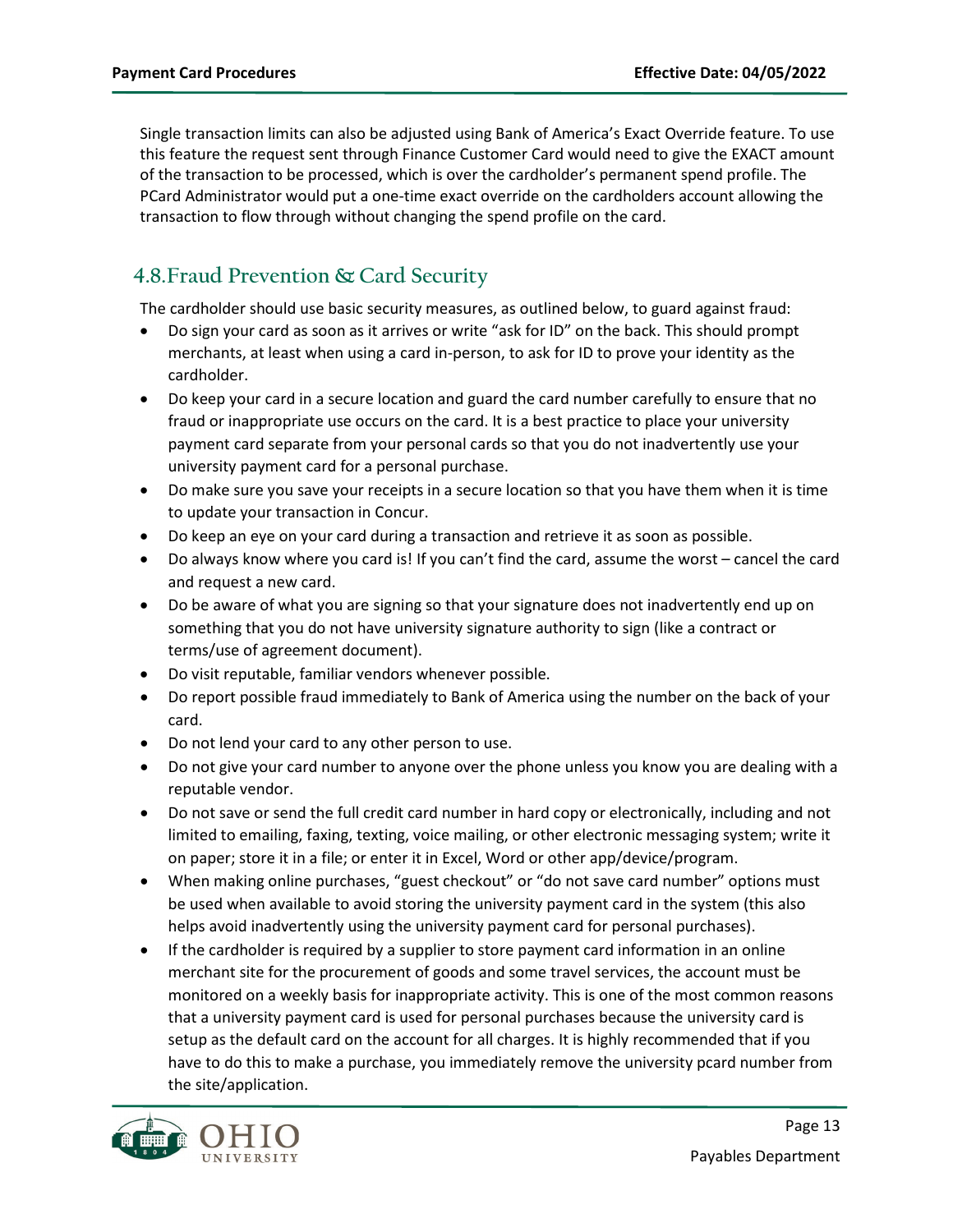# <span id="page-13-0"></span>**5. TRAVEL CARDS**

The Travel Card is the preferred payment method for all purchases of University travel, booking and other business entertainment expenses in accordance with Policy [41.121 Reimbursement for Official](https://www.ohio.edu/policy/41-121)  [Travel and Entertainment.](https://www.ohio.edu/policy/41-121)

*Note: that the preferred method for payment of airline tickets is the Corporate Travel Account Card (CTA Card).* 

The travel card may also be used for many types of expenses related to activities that occur when traveling, such as: conference registration fees, journal subscriptions, membership fees, or dues for professional organizations, and bookstores. Additionally, in accordance with university policies, the travel card can be used at grocery stores, drugstores, bakeries, convenience stores, restaurants and fast food stores, computer networking services (related to travel) and amusement and recreation services.

# <span id="page-13-1"></span>**6. DEPARTMENT CARDS**

Department cards are used like a pcard for every-day business related purchases (subscriptions, office supplies, etc.) when an area needs the ability for authorized employees or students to use a card without having their own pcard. Each department card must have a "Card Custodian" of record identified and trained before a departmental card can be issued.

In order for a department to qualify for a departmental card, the CFAO must have documented processes in place that have been reviewed and approved by Finance that are in accordance with the Departmental Card Requirements document. See Appendix A (section [11\)](#page-26-0) for the departmental card procedures and sample tracking log.

# <span id="page-13-2"></span>**7. MAKING PURCHASES WITH THE PCARD**

## <span id="page-13-3"></span>**7.1. General Requirements for all Card Purchases**

- As a public institution, the university is held to a high degree of public scrutiny and accountability for its business practices. Issuance of a payment card is a privilege, and every reasonable effort must be made to verify that funds are used responsibly and in a manner consistent with the purpose and mission of the university. Payment cards are issued by Ohio University as a convenience for purchasing goods and some limited services (e.g., travel) by university employees. As such, payment cards are issued at the discretion of the University.
- PCards are subject to the single transaction and cycle spending limits established for each card type. Cardholders need to be aware of these limits; they are communicated on the card application and included when you receive your card. You are also able to monitor your available balance through the Global Card Access app. You should talk to your CFAO if you feel you have inadequate limits.

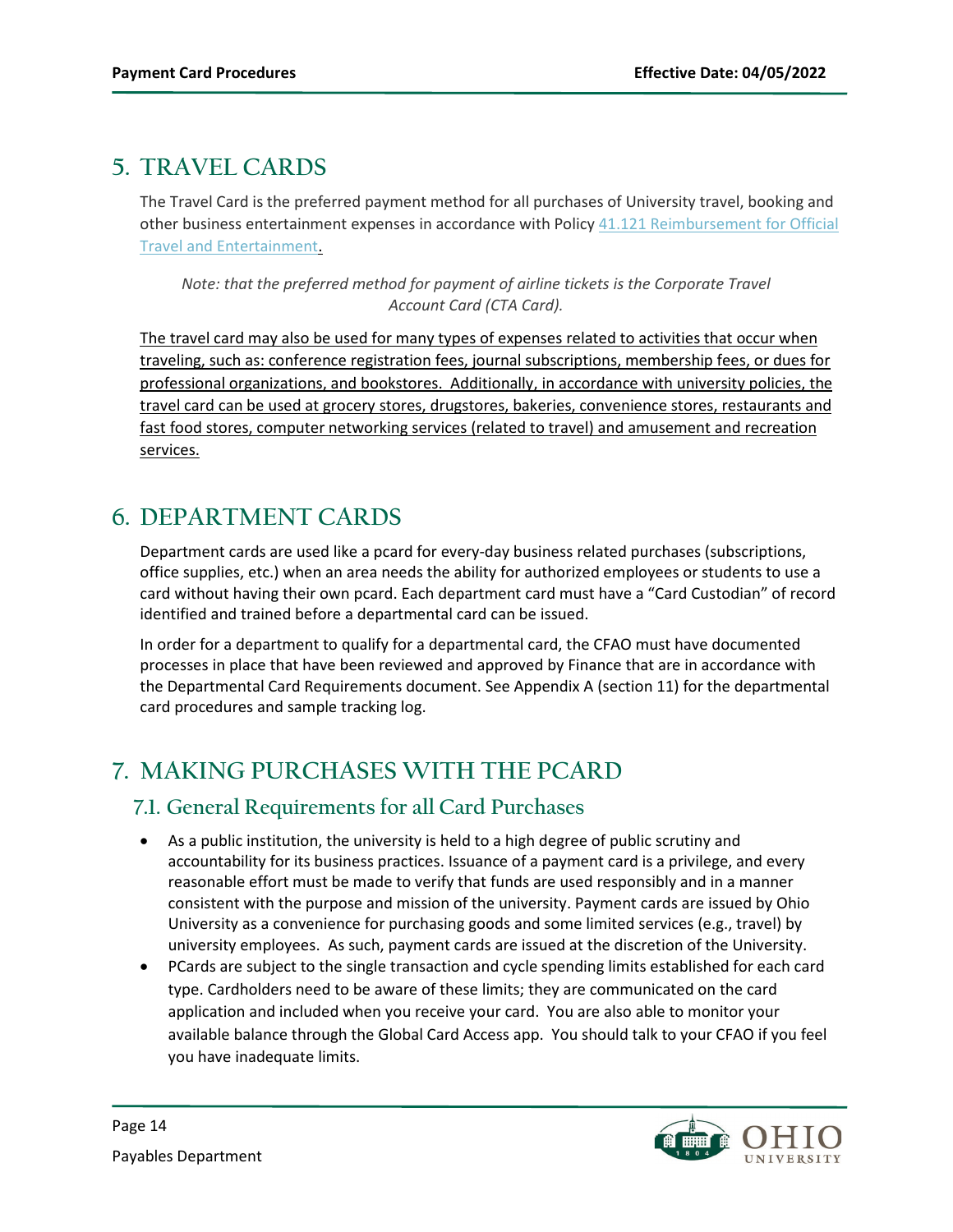- Purchases must not be split to avoid the established single purchase transaction limit on a card. This practice is referred to as pyramiding (e.g., if you are buying five items and instead split them into two transactions of two(2) items and three (3) items to get around the single transaction limit).
- If a purchase is returned to the supplier that was paid using a university credit card, the credit must be applied to the credit card. Cash or store credit cannot be accepted for a returned item. The same is true if you were overcharged and a refund is due; it must be applied to the card.
- Auto-renewal payments should not be setup using the university pcard. In many cases, autorenewals have terms and conditions associated with the purchase that are required to be reviewed through the process and executed with appropriate signature authority in place.
- All purchases must comply with all University policy and procedures and must meet all grant or foundation account requirements.

## <span id="page-14-0"></span>**7.2.Acceptable Purchases**

Payment cards may be used to pay for business expenditures that are allowable under the university purchasing policy and which align with their spend profiles (MCC groups, monthly credit limit, and single transaction limits.) In addition, purchases must comply with all other university policies that guide specific categoriesof purchases.

In general, a university card may be used to purchase any item that falls within the guidelines provided by the [Purchasing policies](https://www.ohio.edu/policy/numeric#BUSINESS) (whose numbers start with 55.), Policy [41.121,](https://www.ohio.edu/policy/41-121) "Reimbursement for Official Travel and Entertainment," Policy [41.123,](https://www.ohio.edu/policy/41-123.html) "Entertaining Official Guests," and Policy [03.016,](https://www.ohio.edu/policy/03-016) "Foundation Expenditures." However, it should be noted that all university policies must be followed, and the payment card should not be used to circumvent any university policy.

A purchasing guide is also available at[: https://www.ohio.edu/finance/purchasing/purchasing-guide.](https://www.ohio.edu/finance/purchasing/purchasing-guide) This provides a quick reference tool that outlines what types of purchases can be made using a university payment card.

## <span id="page-14-1"></span>**7.3.Unallowable Purchases**

The university payment card may not be used to purchase the following items:

- Personal items
- Live animals (contact Lab Animal resources in Research Compliance Office for details, questions or assistance)
- Controlled substances requiring a DEA license
- Employee relocation and relocation-related expenses
- Purchases that involve signing an agreement, license, contract or terms of use agreement ugh send the terms and conditions to Purchasing Contracts Office at contracts@ohio.edu for review and action
- Long term rentals (1 year or longer) whether for equipment or facilities
- Contracted or personal service providers or payments to individuals specific to 1099 service providers (e.g., photographic studios, physicians, medical labs, consultants, temporary staff,

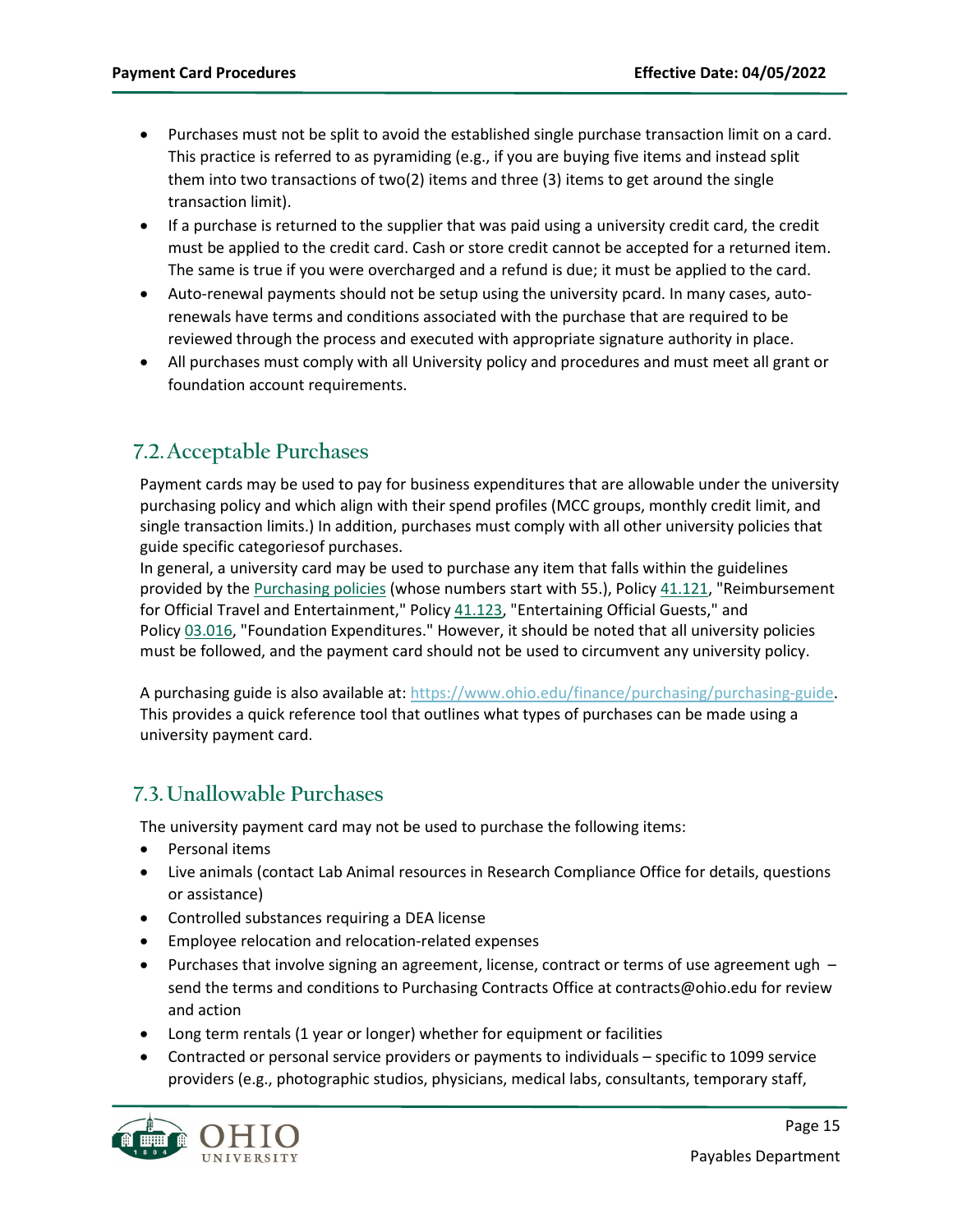vehicle repair, etc.) – such services almost always come with some sort of agreement or contract that requires review by Purchasing Contracts Office

- Radioactive materials (contact Environmental Health and Safety Office for details, questions or assistance)
- Weapons or ammunition
- Donations (which are strictly prohibited with public dollars)
- Fuel for privately-owned vehicle or aircraft (reimbursement is based on federal per diem rates)
- Modifications to building structures (e.g., labor, installation fees, mechanical or electrical reports, etc.)

### <span id="page-15-0"></span>**7.4.Restricted Use**

These items may be allowable on the card, if you follow and abide by the outlined process. You should attach required documentation as part of the substantiation. Please see the [Pcard](https://www.ohio.edu/sites/default/files/sites/finance/PCard/pcard_procedures_manual.pdf) [Procedure](https://www.ohio.edu/sites/default/files/sites/finance/PCard/pcard_procedures_manual.pdf) Manual for more details.

You do not need to request an exception, as long as you have followed the process and have the necessary approvals, as they relate to OIT, Purchasing Contracts Office, Legal Affairs, etc. Failure to comply with conditions may result in a violation.

- **Alcohol** for consumption can be purchased with a university payment card but must be charged to a foundation account. Such charges are also subject t[o University Spending Guidelines](https://www.ohio.edu/sites/default/files/sites/finance/purchasing/files/University_Spending_Guidelines.pdf)
	- *Note: Some conferences may include something called "drink tickets" for dinners that are included in the cost of attendance of the conference. When such costs cannot be determined (because the cost of the drink tickets are embedded in the conference fee), this can be charged to a university operating account. However, if the cost of the alcohol is separate, it must be charged to a foundation account when the card transaction is reconciled.*
- **Capital equipment** is allowable on operating funds only (it is not allowable on grant funds). Capital equipment is defined in polic[y 19.054](https://www.ohio.edu/policy/19-054) "Equipment Inventory Control" and is defined as university owned moveable equipment items having a minimum cost of five thousand dollars (\$5,000) and a useful life of over one year and includes donated items and equipment purchased with grant or gift funds. Certain equipment purchased with grant funds remains the property of the sponsoring agency and must be tracked and recorded in compliance with Federal Acquisition Regulation (FAR) and Uniform Guidance (UG). If equipment is purchased via payment card on operating funds the following information must be provided in Concur when the transaction is updated in order for the equipment to be recorded and properly tagged as university equipment:
	- Manufacturer's name, serial number, and model number
	- Location of equipment (building and room number)
	- **Acquisition date or date received**
	- Unit acquisition cost (if not already clearly identified)
	- Name of department taking ownership
	- Contact name to be tracked as responsible for the equipment
	- Select the expense type in Concur entitled "Capital Equipment"

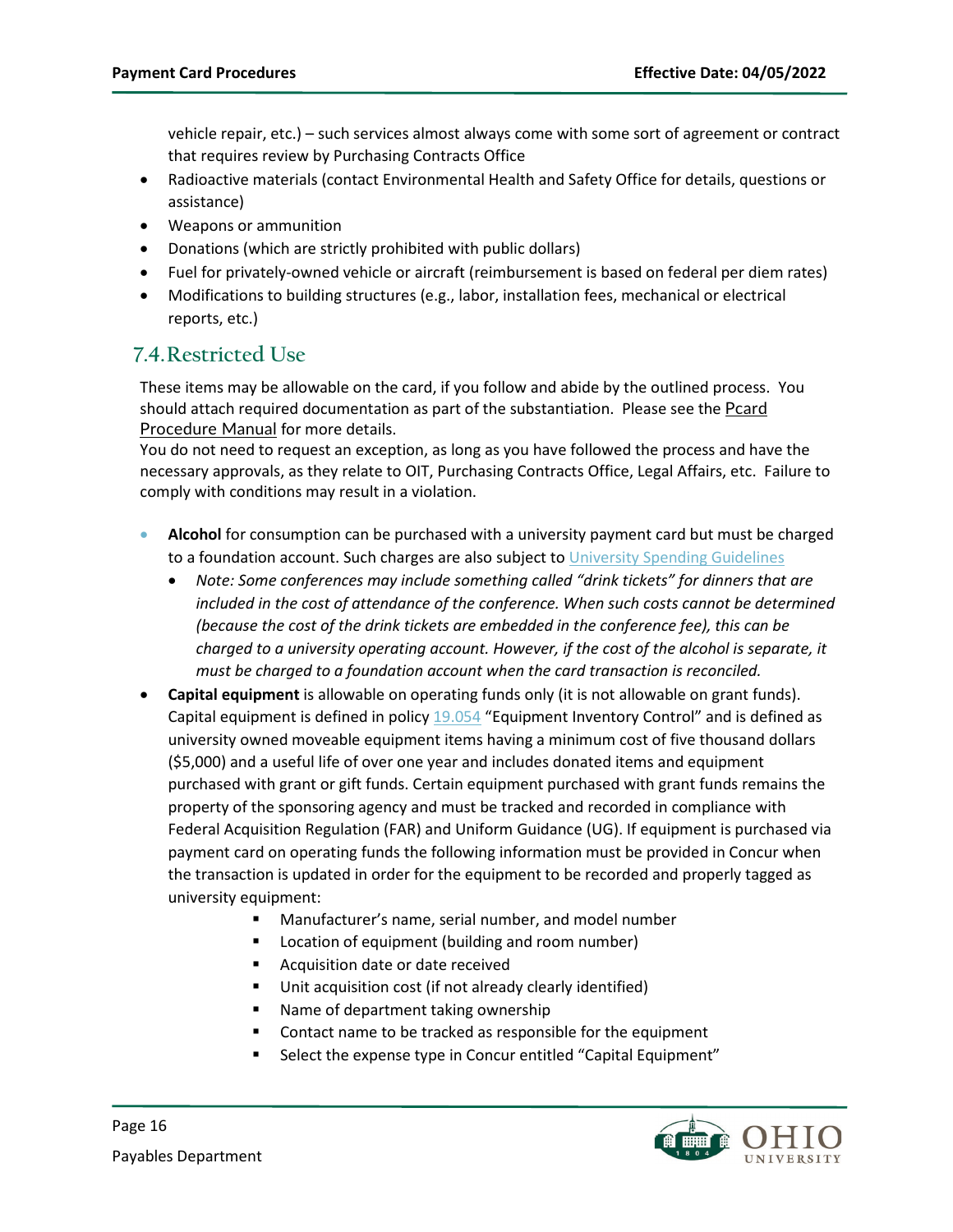- **Out-of-state printing** is restricted according to policy [55.035](file://shared.ohio.edu/administration/finance-controller/Pcard/Purchasing%20-%20Printing%20Procurement) "Purchasing Printing Procurement." It is the responsibility of the cardholder to determine if the purchase falls within these requirements. Questions should be directed to Printing Resources. Though it is not strictly required, the University encourages all cardholders to use Ohio based printing facilities per the State's "Buy Ohio" initiative.
- **Maintenance or Service agreements** are generally not allowable on a payment card as they often require the execution of an agreement that legally binds the university to certain terms and condition for a length of time. As such, these types of agreements should be processed on a requisition (request for purchase order).
- **Gifts and gift certificates** are allowable only when certain criteria are met. Also refer to the [University Spending Guidelines;](https://www.ohio.edu/sites/default/files/sites/finance/purchasing/files/University_Spending_Guidelines.pdf) polic[y 03.016](https://www.ohio.edu/policy/03-016) "Foundation Expenditures;" and th[e Purchasing](https://www.ohio.edu/finance/purchasing/purchasing-guide)  [Guide](https://www.ohio.edu/finance/purchasing/purchasing-guide) for additional information.
- **Any "clickwrap" or "clickthrough" agreement** (internet based, including software agreements and digital marketing agreements, e.g., Facebook, Linkedin, Twitter) required in connection with a payment card purchase must be reviewed and approved by Information Technology (in the case of software agreements) and Purchasing Contracts Office or Legal Affairs and signed by an authorized employee under University Signature Authority, prior to purchase.
- **Software** cannot be purchased without first completing the Information Technology Security & Accessibility Review process and having the terms and conditions associated with the software reviewed and approved by Purchasing Contracts or Legal Affairs and signed by an authorized employee under University Signature Authority prior to the purchase.

# <span id="page-16-0"></span>**7.5.Sales Tax**

Ohio University has a tax exempt status and, as a result, is exempt from most sales tax depending upon the type of purchase and location of the supplier. Always check the [Sales Tax webpage](https://www.ohio.edu/finance/purchasing/tax-exempt-purchases) before using a payment card to ensure you have the proper tax exemption certificate. When making tax exempt purchases on the PCard, the cardholder may be required to enter their PIN twice to account for the transaction and the tax exemption.

Th[e tax exempt](https://www.ohio.edu/finance/purchasing/tax-exempt-purchases) webpage outlines what states Ohio University is exempt from sales tax and if any paperwork is needed to claim the tax exemption. Copies of exemption certificates can also be found on this page.

- The cardholder should ensure that Ohio sales tax is not paid on purchases, when required.
- The cardholder must tell suppliers the University is exempt from Ohio sales tax. A copy of the University'[s Tax Exempt Certificate](https://www.ohio.edu/finance/purchasing/tax-exempt-purchases) is available if the supplier needs to see it. In some cases, the University has applied for sales tax exemption in other states. Before you purchase, make sure you check th[e Tax Exempt Purchases](https://www.ohio.edu/finance/purchasing/tax-exempt-purchases) page for other states in which the University has secured sales tax exemption status.
- If purchasing online and having items shipped to Ohio, purchaser should use the Ohio Tax Exemption certificate no matter where vendor is located.

CFAOs are responsible for having processes in place that ensure a reasonable effort was made to recover sales tax amounts from vendors charged in error for amounts in excess of \$25. However, the

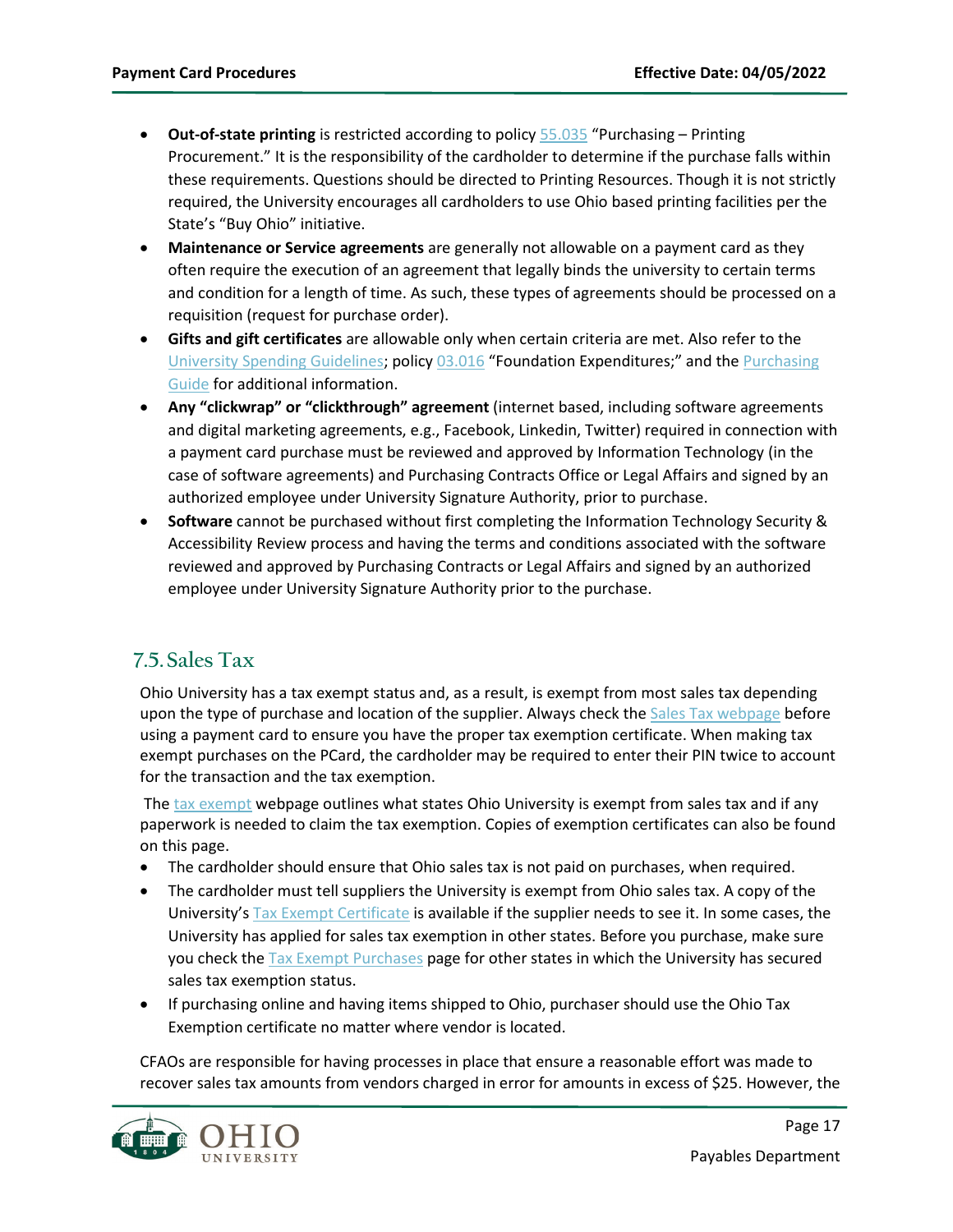effort (hourly cost) must not exceed the sales tax cost. If sales tax is inadvertently charged, cardholders should not be asked to reimburse. If a vendor will not honor a sales tax exemption, an explanation should be included with the transaction in Concur. All actions should be documented as part of the transaction in Concur.

### <span id="page-17-0"></span>**7.6.Fraudulent Activity on Payment Card**

Contact Bank of America customer service using the number shown on the back of your card immediately upon discovery of fraudulent charges. See section 8.5.2 for details on reconciling the transaction.

Bank of America will automatically send Suspicious Activity alerts to the cardholders' mobile numbers (if on file) in addition to email and phone call. This notification can help quickly identify when a transaction should or should not be flagged as fraudulent. As a best practice, the bank suggests that all cardholders include a mobile number in their GCA profile for the fastest receipt of suspicious activity alerts.

## <span id="page-17-1"></span>**7.7. Disputed Activity on Payment Card**

Cardholders should attempt to resolve all disputed charges, such as overages or duplicate charges, with the merchant prior to filing any disputes with the bank. If attempts with merchant are unsuccessful, the cardholder can then file the dispute by calling the number on the back of their card within 60 days of transaction. Please be advised that dispute resolution are handled by a third party vendor and can take up to 90 days to resolve.

Cardholders should still process their report within 28 calendar days of posting in Concur, and mark any unresolved disputed charges as documented in section 8.5.2.

# <span id="page-17-2"></span>**8. PURCHASE DOCUMENTATION**

### <span id="page-17-3"></span>**8.1. Concur Transaction System**

Ohio University uses Concurto post payment card transactions from Mastercard. Posting a transaction in Concur simply means that is now visible to the cardholder or delegate for verification purposes. Any processing dates associated with reconciling and approving the card transaction are calculated from the post date in Concur.

*Example: Cardholder purchases office supplies from a vendor on 1/31/2022. The transaction posts in Concur on February 4, 2022. The cardholder has 28 calendar days to reconcile and substantiate the transaction in Concur from February 4, 2022.*

When the transaction report is submitted in Concur and subsequently approved by the approver, the transactions will be posted to the university financial statements.

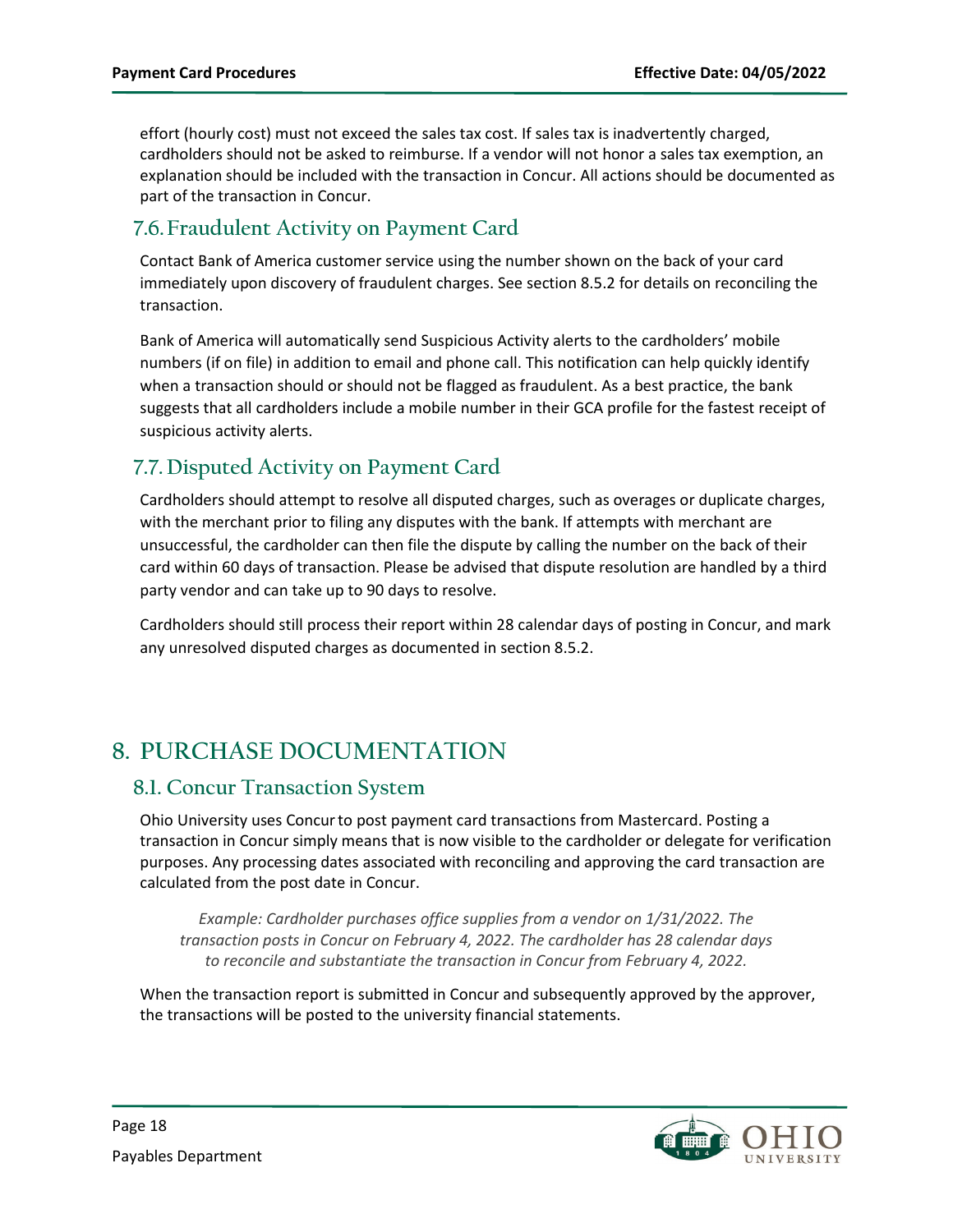### <span id="page-18-0"></span>**8.2.Establishing Concur Default Accounts**

Pcard default account numbers are stored in Oracle for each cardholder. These default accounting strings can be changed by the planning unit Chief Financial and Administrative Officer (CFAO) or designee in Oracle (see the eBiz - [Concur Default Cost Center](https://www.ohio.edu/sites/default/files/sites/finance/systems/files/Concur_Default_Cost_Centers.pdf) Quick Reference Guide for instructions). The default account should be either the cardholder's main departmental account number or the account number most often charged. It is advisable to not use a grant account number as the default account number (those Award values starting with a 1, 2, or 3) for a cardholder. However, if a department chooses to do that, they need to ensure they have appropriate controls in place (particularly when transactions are reviewed by the financial approver) to ensure that charges to the grant account are allowable in accordance with the sponsors spending guidance and Uniform Guidance.

### <span id="page-18-1"></span>**8.3.Itemized Receipt**

Pcard purchases must be supported by **itemized** receipts, which list the items purchased, the dollar amount of each item, and the total amount of each transaction. Internet orders require a copy of the order that itemizes all costs. (Exceptions apply for some types of business travel transactions if the expense is less than \$75. See Policy  $41.121$ , "Reimbursement for Official Travel and Entertainment," for details.)

An itemized receipt is defined as an invoice, cash register receipt, sales slip, or packing slip which contains the following information:

- o Business/Vendor Name and location
- o Date of Purchase
- o Description of items purchased
- o Price of each item purchased
- o Total amount of purchase
- o Method of payment (sometimes is included but not always)
- o Attach the packing slip (if available)

Electronic copies of receipts are acceptable. Handwritten receipts must be signed by an employee of the supplier. If the cash register tape does not itemize what was purchased, this should be legibly written on the tape so that an adequate description is provided for what was purchased. If you have a packing slip you should also attach that as backup to the purchase.

Tips for ensuring you have itemized receipts for your transactions:

- Purchases made in person retain the itemized receipt in addition to the credit card copy to properly substantiate the purchase. Note: a credit card slip is not an itemized receipt!
- Faxed or mailed purchases retain a copy of the order as faxed or mailed and the fax confirmation for your records.
- Online purchases keep copies of the online ordering form and the email confirmation received from the supplier (if available).

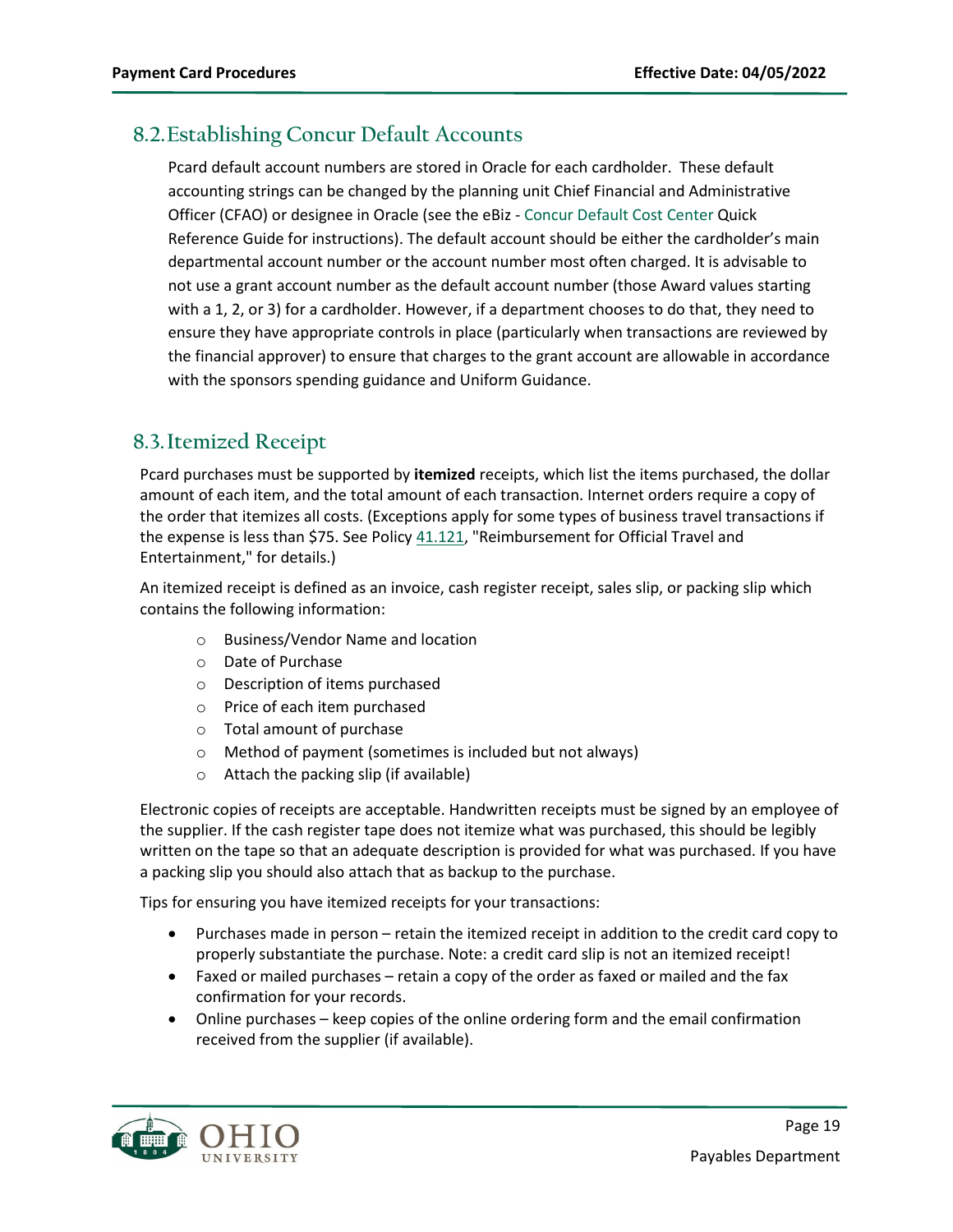| Example                 | Documentation Required                       | Comments                                     |  |  |  |  |
|-------------------------|----------------------------------------------|----------------------------------------------|--|--|--|--|
| Goods                   | Itemized receipt that shows the date of      | All purchases must be in compliance          |  |  |  |  |
|                         | purchase, an itemized list of the goods      | with University Purchasing policies          |  |  |  |  |
|                         | purchased, with dollar amounts and the       | (Generally those that start with             |  |  |  |  |
|                         | name and location of the supplier            | "55"); University Spending                   |  |  |  |  |
|                         |                                              | Guidelines and any other relevant            |  |  |  |  |
|                         |                                              | University policy associated with the        |  |  |  |  |
|                         |                                              | purchase                                     |  |  |  |  |
| <b>Business Meeting</b> | Itemized receipt for the meal showing the    | Remember to follow University                |  |  |  |  |
| Meal                    | date of purchase, itemized list of           | Spending Guidelines when having              |  |  |  |  |
|                         | meals/beverages purchased, with dollar       | business meetings; An itemized               |  |  |  |  |
|                         | amounts and the name and location of the     | receipt does not include the credit          |  |  |  |  |
|                         | supplier; attach a copy of the business      | card slip that the cardholder signs          |  |  |  |  |
|                         | meeting agenda; list the participants of the | (the credit card slip does not provide       |  |  |  |  |
|                         | business meeting                             | the itemized detail to adequately            |  |  |  |  |
|                         |                                              | document the purchase)                       |  |  |  |  |
| Professional Dues or    | Itemized receipt showing the date of the     | <b>Follow University Spending</b>            |  |  |  |  |
| Membership              | purchase, the amount paid, the supplier      | Guidelines as it relates to                  |  |  |  |  |
|                         | name, and a description of what was paid     | memberships and dues; Policy                 |  |  |  |  |
|                         | (preferably one that includes the effective  | 03.020 Payment of Memberships                |  |  |  |  |
|                         | start and end dates of the purchase)         | and Dues in Selected Organizations           |  |  |  |  |
| Equipment               | Itemized receipt showing the date of         | Follow Policy 19.054 Equipment               |  |  |  |  |
|                         | purchase, the itemized detail of the         | <b>Inventory Control and be sure to list</b> |  |  |  |  |
|                         | equipment purchased, with dollar amount      | all of the information necessary to          |  |  |  |  |
|                         | and the name and location of the supplier    | capitalize the equipment if the cost         |  |  |  |  |
|                         |                                              | is \$5,000 or more                           |  |  |  |  |

If the receipt is misplaced, the cardholder is responsible for contacting the merchant to request a duplicate. Any transaction that is not supported by an itemized receipt may have to be reimbursed to the university since there is not supporting documentation for the purchase.

When attaching the itemized receipts in Concur the reconciler needs to ensure that the receipt copy is legible. Since electronic receipts are often the only copy that is maintained, it is critical that internal and external auditors and reviewers can clearly see the receipt details.

## <span id="page-19-0"></span>**8.4.Business Purpose**

Business purpose is a critical piece of information that is necessary with every purchase you make on a pcard. When using university funds or requesting a reimbursement from university funds, documentation of a clear business purpose is required so that an approver, and /or auditor may reasonably conclude and agree that the expenditure is an appropriate business expense.

The *business purpose* is a statement that adequately describes the expense as a necessary, reasonable, and appropriate business expense for the University. All expenses must support or advance the goals, objectives, and mission of the University.

Expense approvers are responsible and accountable to determine whether expenses comply with the business purpose guidelines and the expenses are necessary business expenses.

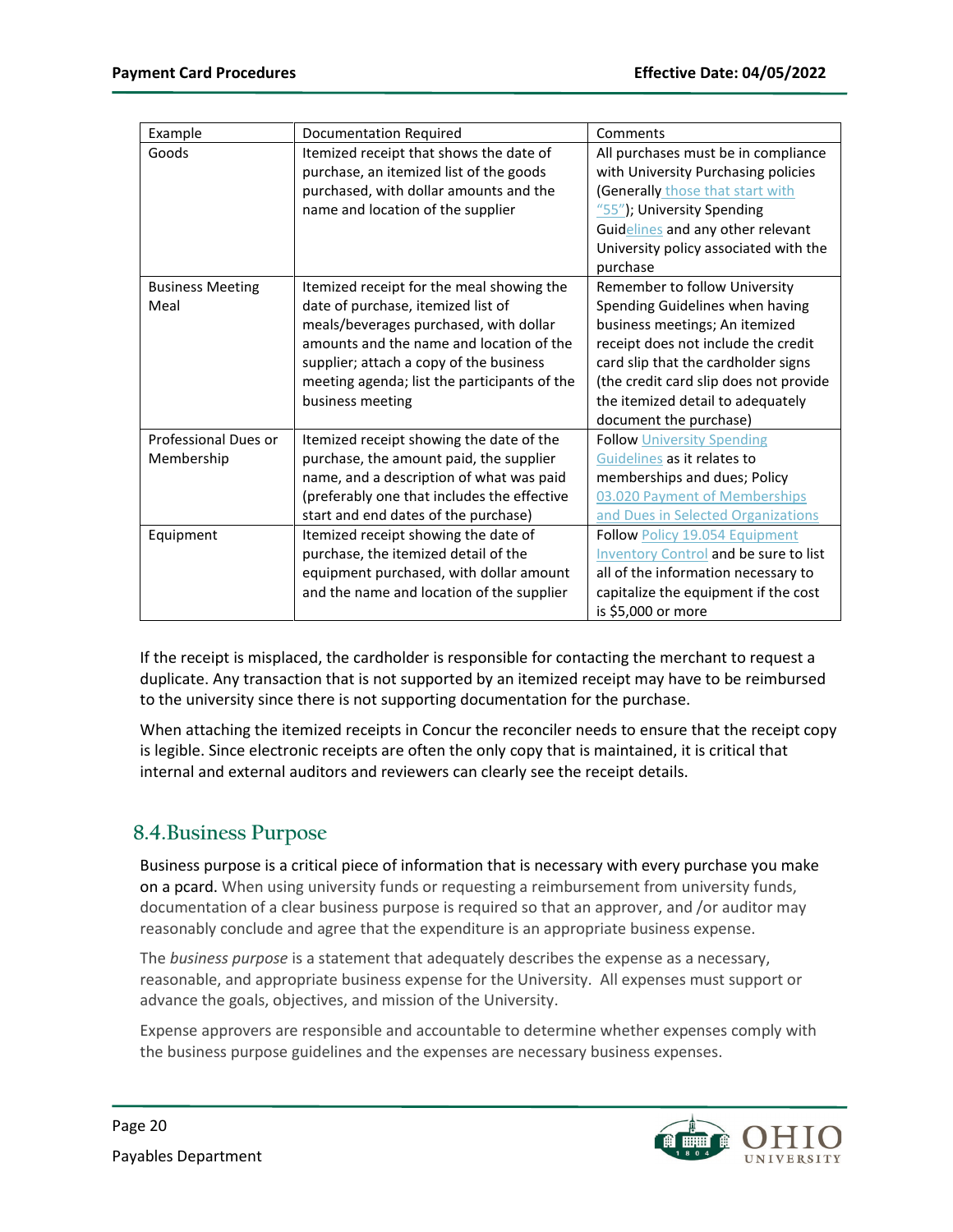When defining a business purpose, the 5 "Ws" (Who, What, Where, When, Why) can help you create a well-documented business purpose:

- **Who:** The documentation must note specifically who the expense is for or who was at the event funded by the university.
	- o Examples:
		- **Business Meal: John Smith (external guest of the university) and Susie** Bobcat.
		- **E** Classroom Supplies: History 101, Professor Smith
- **What:** The University needs to know what type of event or activity occurred, or what was purchased. All receipts or invoices should be itemized.
	- o Examples:
		- 2 dinner entrees, 2 beverages, and 1 desert
		- 3 notebooks and box of yellow highlighters
- **Where:** Document where the business activity took place. For example: Hotel room for Conference XYZ in Atlanta
- **When:** Document when an event occurred. For example: 5/3/2022 Graduation reception*.*
- **Why:** Most importantly, substantiate why the expenses are reasonable and appropriate for the university. The "Why" should include the primary reason for the expense. The table below provides examples of both appropriate and insufficient business purposes for the same expense.

| Type of<br>Expense      | Adequate Business Purpose                                                                                                                             | Inadequate<br><b>Business Purpose</b> | Comments                                                                                                                                                                                                                |
|-------------------------|-------------------------------------------------------------------------------------------------------------------------------------------------------|---------------------------------------|-------------------------------------------------------------------------------------------------------------------------------------------------------------------------------------------------------------------------|
| <b>Business</b><br>Meal | Met with Conference Co-Chair<br>to finalize budget and agenda<br>for Conference 123 being held<br>June 1, 2022 through June 5,<br>2022 in Atlanta, GA | <b>Business meeting</b>               | Remember to follow<br>university policy for business<br>meals as well as University<br><b>Spending Guidelines</b>                                                                                                       |
| Fvent                   | Reception for visiting lecturer<br>and author, Dr. Joe Smith,<br>who presented a lecture in<br>Art 403 on April 10, 2022                              | Reception                             | All attendees should be listed.<br>If you are dealing with large<br>groups you may instead<br>describe the group (i.e.,<br>Cardholder plus Art History<br>department faculty and<br>graduate students - spring<br>2022) |
| Travel                  | Conference registration fee<br>for Conference XYZ on<br>4/15/2022 through 4/18/2022                                                                   | Conference                            |                                                                                                                                                                                                                         |

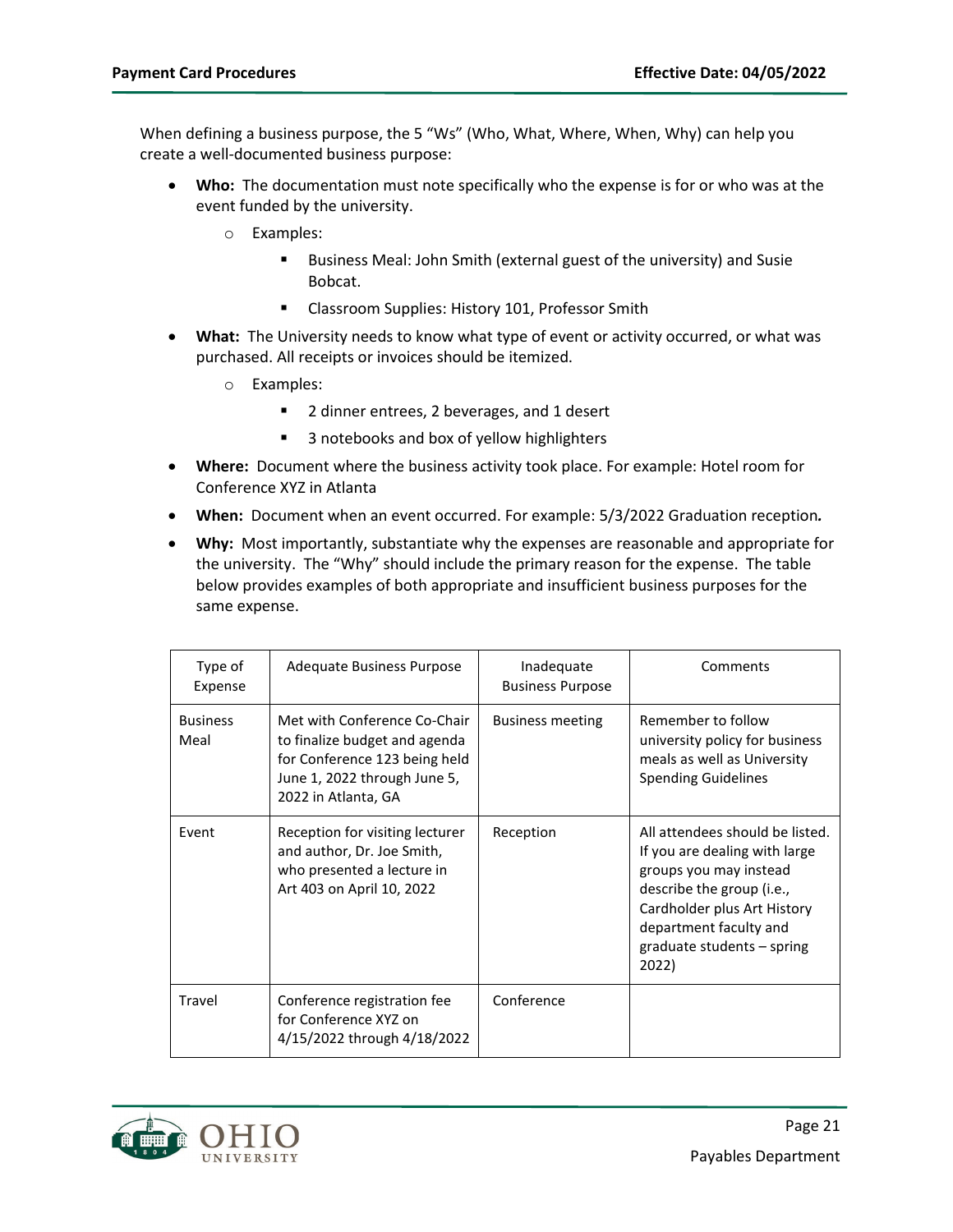| Type of<br>Expense | Adequate Business Purpose                                                    | Inadequate<br><b>Business Purpose</b> | Comments                                                                                   |
|--------------------|------------------------------------------------------------------------------|---------------------------------------|--------------------------------------------------------------------------------------------|
| Purchases          | Copy paper and ink pens for<br>English department office<br>supply inventory | Office supplies                       | Remember, office supplies<br>should be purchased through<br>BobcatBUY whenever<br>possible |

The business purpose field is very important and should be as specific as possible without exceeding the 48 character limit. If the purpose is longer than the 48 character limit, use the Comment field below the business purpose field in Concur to provide additional information.

*Note: when you are spending grant dollars, it is best practice to include in your business purpose why the expense is of benefit to the grant. Most granting agencies that review pcard transactions want to understand how the purchase has benefited the work being paid for by the grant.*

## <span id="page-21-0"></span>**8.5.Reconciling Transactions Timely**

Reconciling a transaction involves allocating it to the correct account number and object code, attaching all required documentation, providing an adequate business purpose and having it approved in Concur. A cardholder has 28 calendar days to reconcile a transaction and submit the report. An approver has nine calendar days to approve the report in Concur. Cardholders are encouraged to reconcile their pcard transactions as soon as possible.

After a report is approved, the transactions are transferred to the Oracle financial system (also referred to as Ebiz). These transactions are generally posted to eBiz the day after they are approved and will be visible in Oracle Business Intelligence (OBI) dashboards the day after that. Reconciling transactions in a timely manner ensures that you and your department can see a true view of your financial status as soon as possible. In the case of grants funds, the sponsors cannot be invoiced for these expenses until they appear in the financial statements.

#### **8.5.1.Substantiating Personal Charges**

<span id="page-21-1"></span>Charging a personal expense is strictly prohibited on a payment card. However, if a personal transaction does get charged to a payment card inadvertently, you still need to update the transaction in Concur within 28 days:

You must update the transaction in Concur by selecting the Expense Type=Miscellaneous Charge the personal transaction to the default cost center (if it is a grant account you must change the account number to a departmental operating cost center – you cannot charge fraudulent transactions to a grant account) and charge it to object code 718355 (REIMBURSEMENT DUE OU FROM EMPLOYEE).

Cardholder must immediately refund the University by dropping off a check to the Bursar's office or electronically throug[h Cashnet,](https://commerce.cashnet.com/ohiopcard) and apply the credit to the same cost center and object code (718355) as the original charge, with the description "Refund for Personal Charge".

#### **8.5.2. Reconciling Fraud/Disputed Transactions**

<span id="page-21-2"></span>After you have reported a fraudulent transaction (following procedure in sectio[n 7.6\)](#page-17-0) or have an unresolved disputed transaction, you still need to update the transaction in Concur within 28 days:



Page 22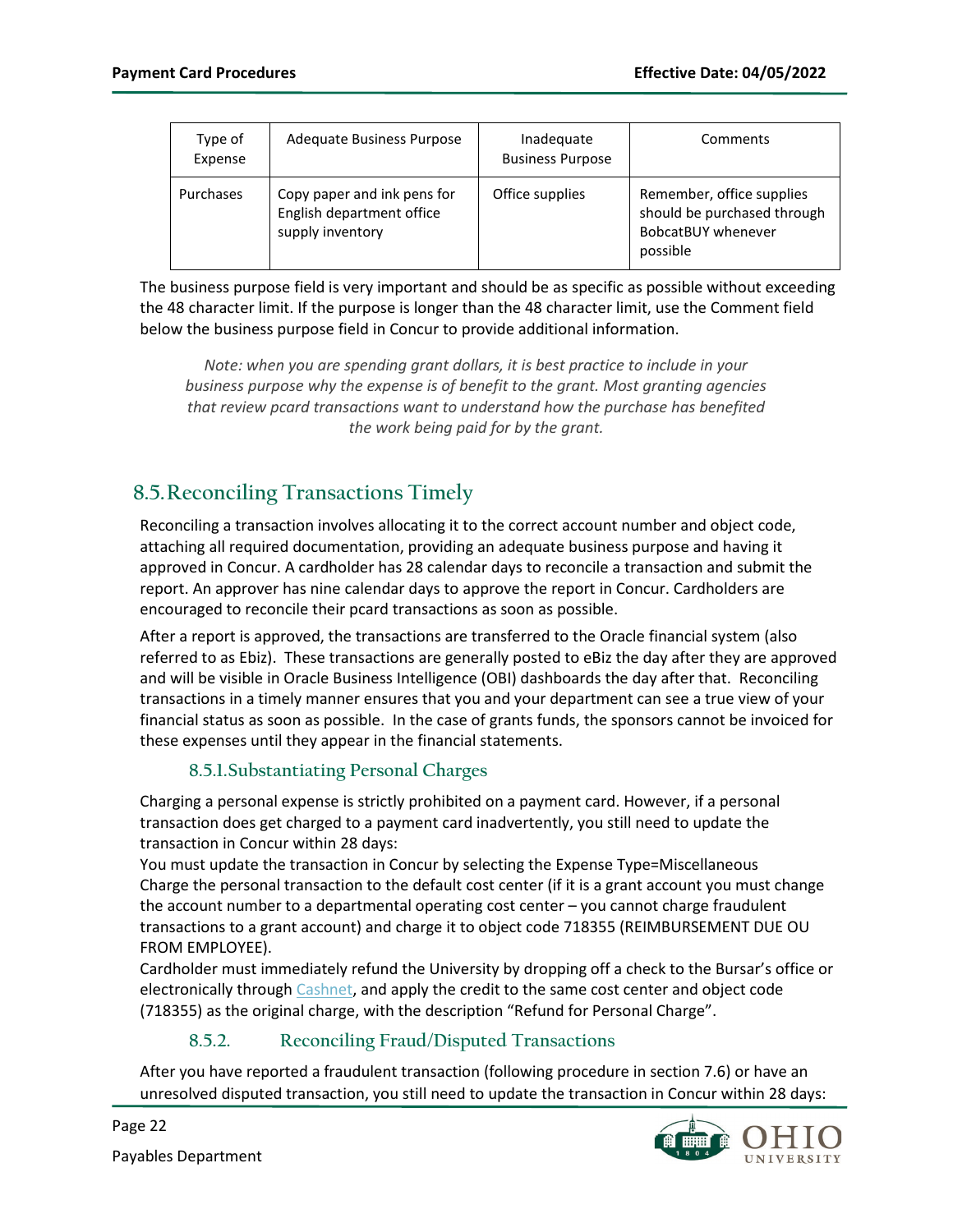- o You must update the transaction in Concur by selecting the Expense Type=Miscellaneous.
- $\circ$  Charge the fraudulent transaction to the default cost center (if it is a grant account, you must change the account number to a departmental operating cost center – you cannot charge fraudulent transactions to a grant account) and charge it to object code 718350 (REIMBURSEMENT DUE OU FROM A NON-EMPLOYEE). Once the credit is received, it should be charged to the same cost center and object code (718350) as the original charge, with a description of "Credit for Fraudulent Purchase."

### <span id="page-22-0"></span>**8.6.Concur Email Reminders**

Concur is configured to send reminders to both cardholders and approvers to help them meet the deadlines established in policy.

#### **8.6.1.Unassigned Transactions**

<span id="page-22-1"></span>Reminders will be sent to the cardholder for transactions that have not been included in an expense report. You will be advised that reports are to be submitted within 28 days of the post date.

- Reminders will be sent at 7, 14, and 26 days and you'll be encouraged to notify your CFAO if you are traveling and unable to meet the 28 day time limit.
- On day 29, you will be advised that your card will be suspended until the transactions are substantiated and report submitted. Additionally, this will count as a violation of policy

*Note: if you have reported to your CFAO prior to day 28 that you are travelling, the card will not be suspended, nor will it be a violation of policy. Please disregard notice.*

#### **8.6.2. Unsubmitted Report**

<span id="page-22-2"></span>Reminders will be sent to the cardholder for reports that have been prepared, but have not yet been submitted for approval. You will be advised that reports are to be submitted within 28 days of the earliest transaction post date.

- Reminders will be sent at 21 and 26 days and you'll be encouraged to notify your CFAO if you are traveling and unable to meet the 28 day time limit.
- On day 29, you will be advised that your card will be suspended until the report is submitted. Additionally, this will count as a violation of policy

*Note: if you have reported to your CFAO prior to day 28 that you are travelling, the card will not be suspended, nor will it be a violation of policy. Please disregard notice.*

#### **8.6.3. Unapproved Report**

<span id="page-22-3"></span>A reminder will be sent to the approver on day 7 reminding them that policy requires that reports must be approved within 9 days. On day 10, the approver will be advised that it is a policy violation to not approve reports within 9 days.

#### **8.6.4. Returned Reports**

<span id="page-22-4"></span>Reminders will be sent to the cardholder reminding them that a report was rejected/returned from an approver, and needs to be resubmitted. Reminders will be sent at 7 and 14 days.

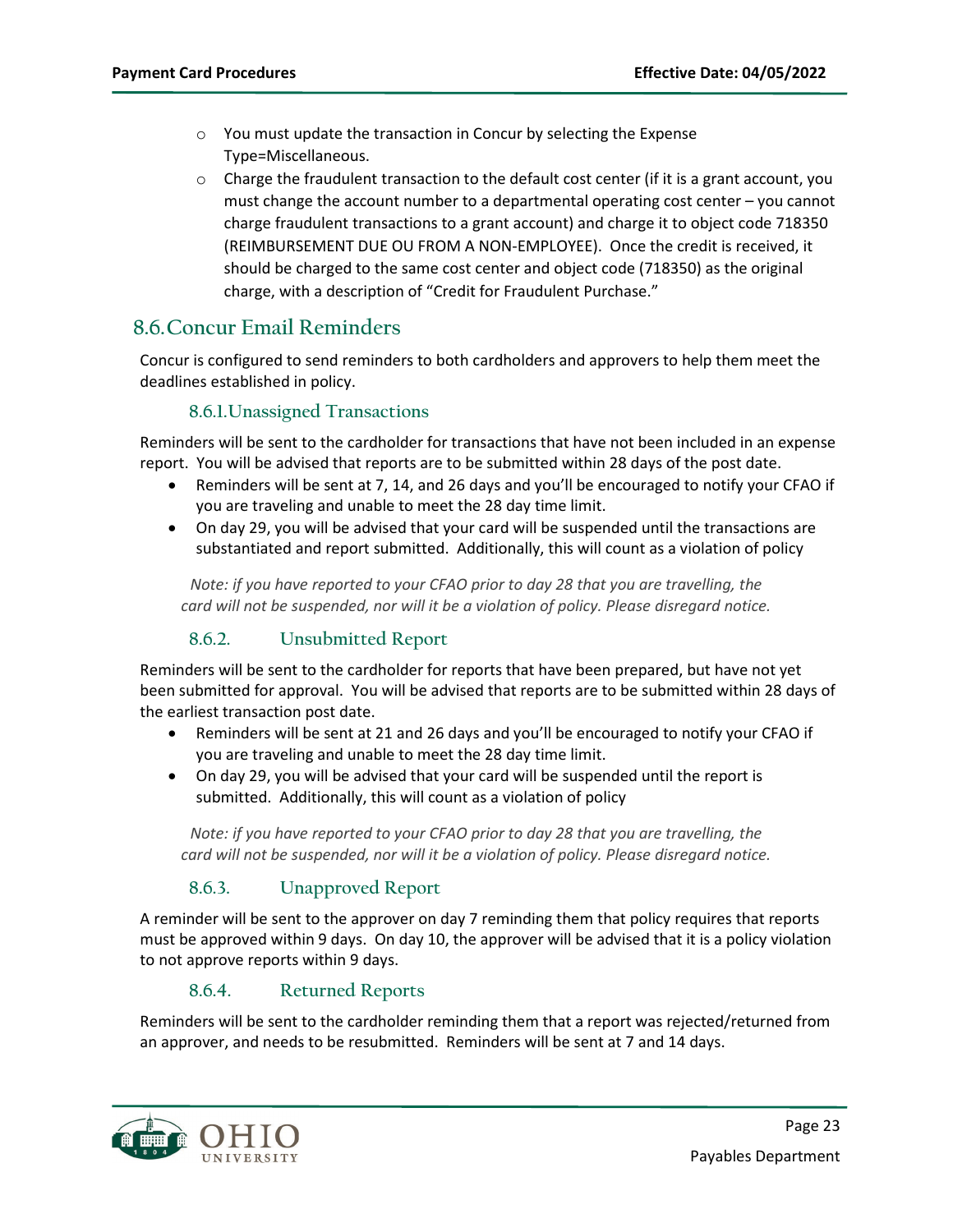# <span id="page-23-0"></span>**9. APPROVING REPORTS**

In addition to verifying that required information is included,

Approvers have nine (9) calendar days to approve the report in Concur once it has been submitted by the cardholder or proxy/delegate. An approver must check the following items before approving a payment card transaction reports:

- That the expense complies with all university policy and procedure
- That the business purpose supports the expense as necessary, reasonable and appropriate, and adequately describes the reason for the purchase
- That an itemized receipt is attached and that the details of the receipt match what is being charged
- That all necessary supporting documentation is attached to substantiate the transaction (see Sectio[n 8](#page-17-2) for more info on substantiating/documenting a transaction)
- That the cost center being charged allows the expense
- That the object code charged is correct for the type of expense

If the approver discovers a policy or procedure violation on the payment card at the time of review (listed in sectio[n 10\)](#page-24-0), they are required to report this to the CFAO and document the violation on the transaction in Concur and report it to **financecustomercare@ohio.edu.** This information will be logged with the cardholder record for audit purposes by the Pcard Administrator. Information to send to Finance Customer Care includes:

- o Name of cardholder
- o Vendor for exception transaction
- o Date of Transaction
- o Amount
- o Violation or exception circumstance description

If the CFAO discovers a policy or procedure violation on the payment card at any time, they must ensure that the approver reported this instance to Finance Customer Care. If that did not occur the CFAO should document such exception by reporting it t[o financecustomercare@ohio.edu](mailto:financecustomercare@ohio.edu) (this is only necessary if the approver did not complete this step). This information will be logged with the cardholder record for audit purposes by the Pcard Administrator. Information to send to Finance Customer Care includes:

- o Name of cardholder
- o Vendor for exception transaction
- o Date of Transaction
- o Amount
- o Violation description

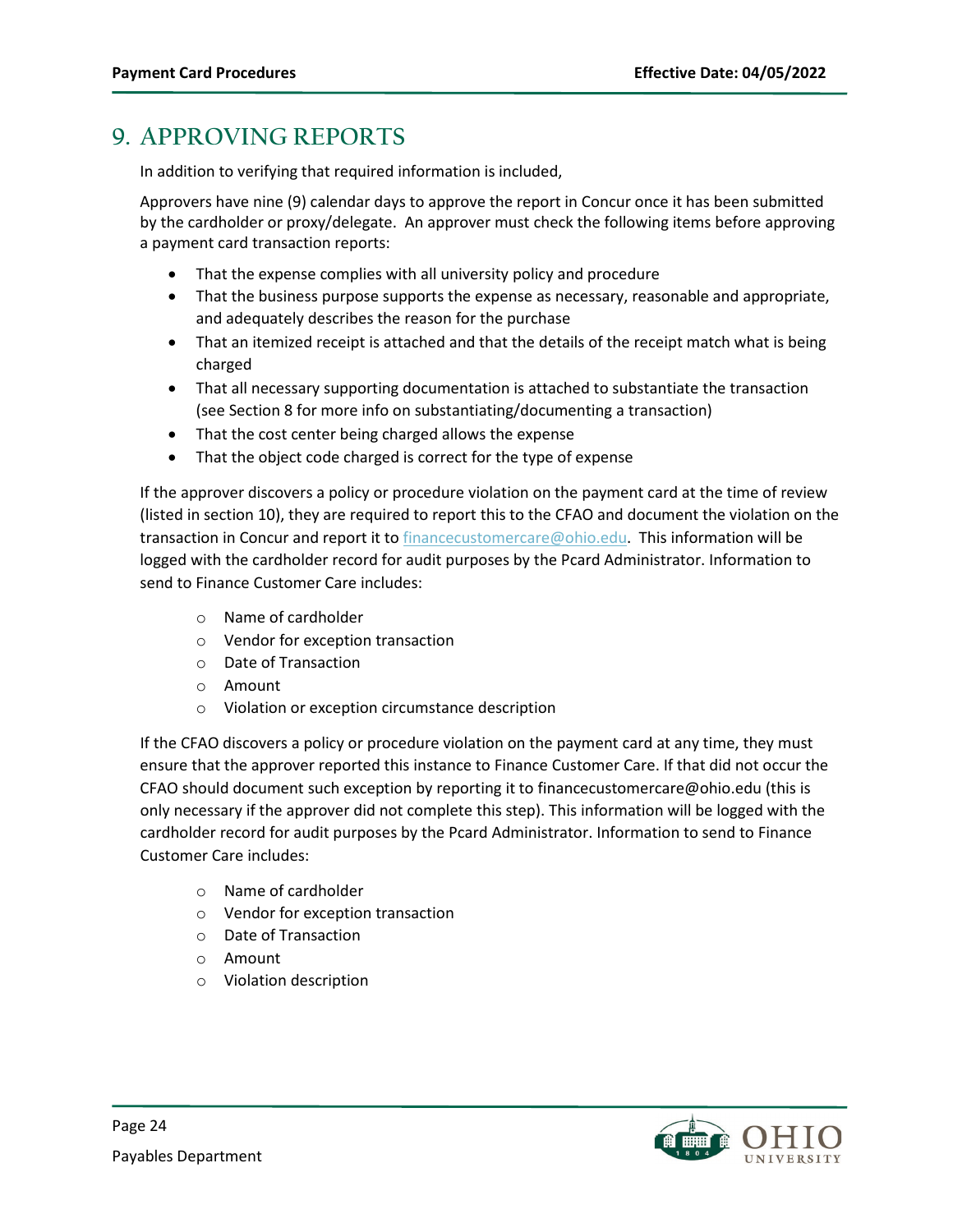# <span id="page-24-0"></span>**10.VIOLATIONS**

To ensure that all cardholders are clear on expectations associated with the policy violations (versus something that requires a corrective action be taken) a policy violation matrix was created to clearly identify known violations. A cardholder can incur five (5) total policy violations over a rolling two-year period of time, a card will be suspended for at least one two-year cycle. For example, if a pcard violation occurs on September 20, 2022 - that counts as an infraction until September 20, 2024 and the clock resets on September 21, 2024 for another 2 year period of time.

In extraordinary circumstances, the cardholder may receive executive approval to continue card usage as approved by the Executive Vice President and Provost (for academic and academic support units) or the Vice President for Finance and Administration (for administrative units).

If a cardholder requires suspension of their card due to receiving five policy violations during the two-year measurement period, the CFAO will be contacted. If the CFAO feels that they want to invoke the exception process, the CFAO will be required to document why they feel the card should not be suspended and that information, along with the history of the cardholder, will be forwarded to either the Executive Vice President and Provost (for academic and academic support units) or the Vice President for Finance and Administration (for administrative units) for review and determination. In extraordinary circumstances, the cardholder may receive executive approval to continue card usage as approved by these individuals.

Certain violations may result in the university seeking restitution from the cardholder for inappropriate charges. Policy violations may also result in disciplinary action, up to and including termination, in accordance with applicable policies and rules or criminal charges, if appropriate.

Policy violations noted at the departmental level must be reported to Accounts Payable using the following process. Both the CFAO and the Financial Approver have responsibility to ensure that the appropriate policies, procedures and guidelines are followed by cardholders in their unit.

| <b>Policy Violation</b>                                                                                                          | If the Approver or CFAO become aware of the<br>violation they must:                                                                                                                                                                                                                                 |
|----------------------------------------------------------------------------------------------------------------------------------|-----------------------------------------------------------------------------------------------------------------------------------------------------------------------------------------------------------------------------------------------------------------------------------------------------|
| Approval of unallowable transactions                                                                                             | 1) Document the violation on the transaction in Concur<br>and<br>2) Report the policy violation by sending the<br>information to financecustomercare@ohio.edu so that<br>the violation can be logged on the cardholder record.<br>* Cardholder may be asked to reimburse an<br>unallowable expense. |
| Duplicate transaction submitted for<br>reimbursement when the charge had<br>already been paid for on a university<br>credit card | 1) Request reimbursement be made to the University<br>from the cardholder and ensure that this occurs<br>2) Notify financecustomercare@ohio.edu of the policy<br>violation so that it can be logged on the cardholder<br>record and in Concur.                                                      |

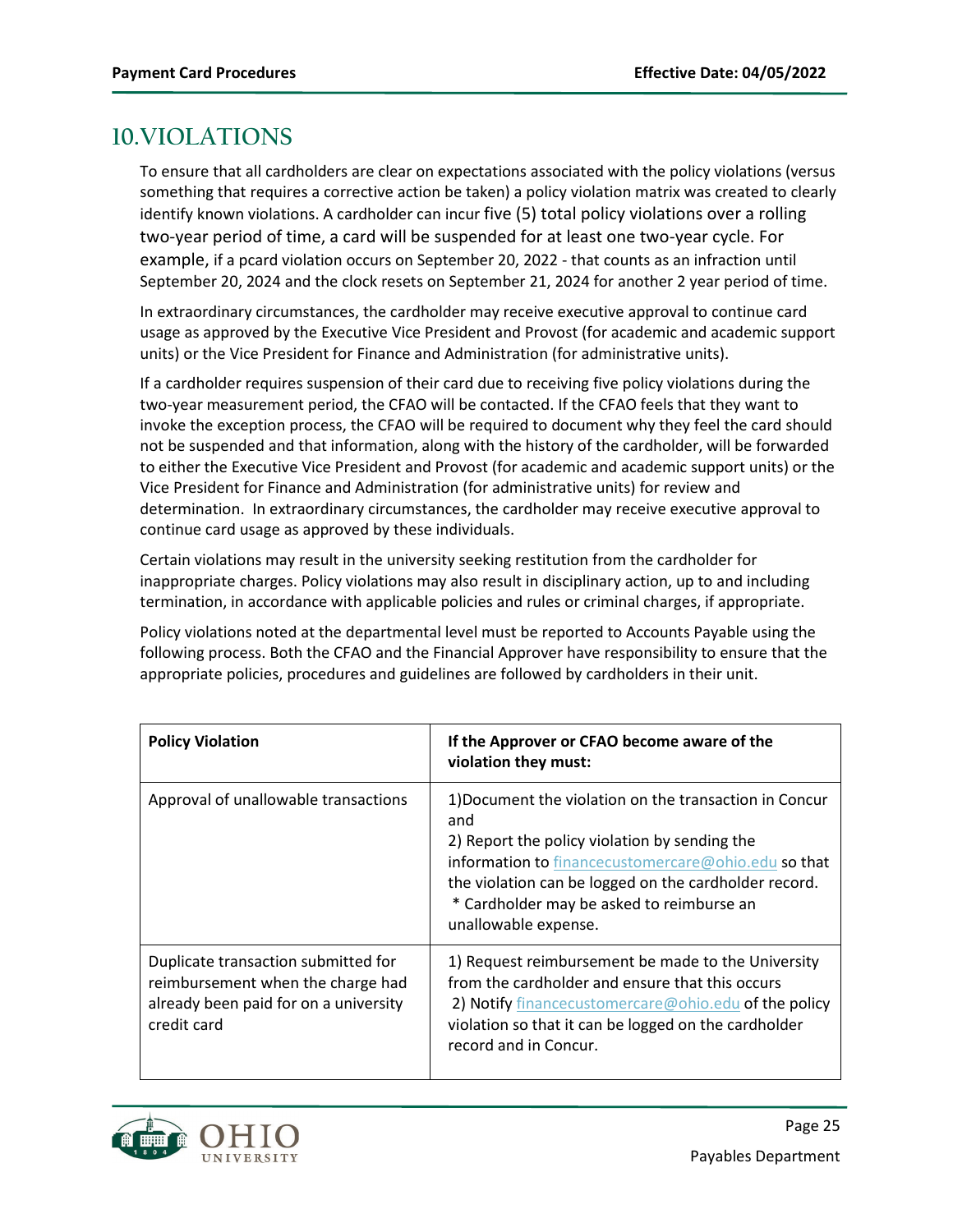| <b>Policy Violation</b>                                                                                                                                                                 | If the Approver or CFAO become aware of the<br>violation they must:                                                                                                                                                                                                                                                                                                                                                         |
|-----------------------------------------------------------------------------------------------------------------------------------------------------------------------------------------|-----------------------------------------------------------------------------------------------------------------------------------------------------------------------------------------------------------------------------------------------------------------------------------------------------------------------------------------------------------------------------------------------------------------------------|
| Late submission of report (28<br>CALENDAR DAYS + 9 CALENDAR DAYS<br>FOR APPROVAL) in Concur after Concur<br>posted date.                                                                | Finance receives notifications from Concur. No action<br>needed.                                                                                                                                                                                                                                                                                                                                                            |
| Faculty with limited availability due to<br>travel associated with research or<br>student engagement activities may<br>seek exception from CFAO who will<br>then communicate to Finance |                                                                                                                                                                                                                                                                                                                                                                                                                             |
| Missing itemized receipt (except<br>certain travel less than \$75 as defined<br>Policy 41.121 Reimbursement of<br><b>Official Travel and Entertainment)</b>                             | 1) Ask the cardholder to provide the<br>information/attach it to the Concur transaction<br>2) If the cardholder cannot produce the required<br>itemized receipt they need to document the policy<br>violation on the transaction in Concur and<br>3) Report the policy violation by sending the<br>information to financecustomercare@ohio.edu so the<br>violation can be logged on the cardholder record and<br>in Concur. |
| Personal use - Accidental or Intentional                                                                                                                                                | 1) Request reimbursement be made to the University<br>from the cardholder and ensure that this occurs<br>2) Make note of the policy violation and the<br>reimbursement information in Concur<br>3) Notify financecustomercare@ohio.edu of the policy<br>violation so that it can be logged on the cardholder<br>record.                                                                                                     |
| Professional Services without prior<br>Purchasing approval of terms &<br>conditions                                                                                                     | 1) Document the violation on the transaction in Concur<br>and<br>2) Report the policy violation by sending the<br>information to financecustomercare@ohio.edu so the<br>violation can be logged on the cardholder record.                                                                                                                                                                                                   |
| Pyramiding - splitting a large dollar<br>transaction into smaller amounts to<br>circumvent card limits                                                                                  | 1) Document the violation on the transaction in Concur<br>and<br>2) Report the policy violation by sending the<br>information to financecustomercare@ohio.edu so the<br>violation can be logged on the cardholder record.                                                                                                                                                                                                   |
| Software Purchases without prior OIT<br>approval of use case and Purchasing<br>approval of terms & conditions                                                                           | 1) Document the violation on the transaction in Concur<br>and<br>2) Report the policy violation by sending the<br>information to financecustomercare@ohio.edu so the                                                                                                                                                                                                                                                        |

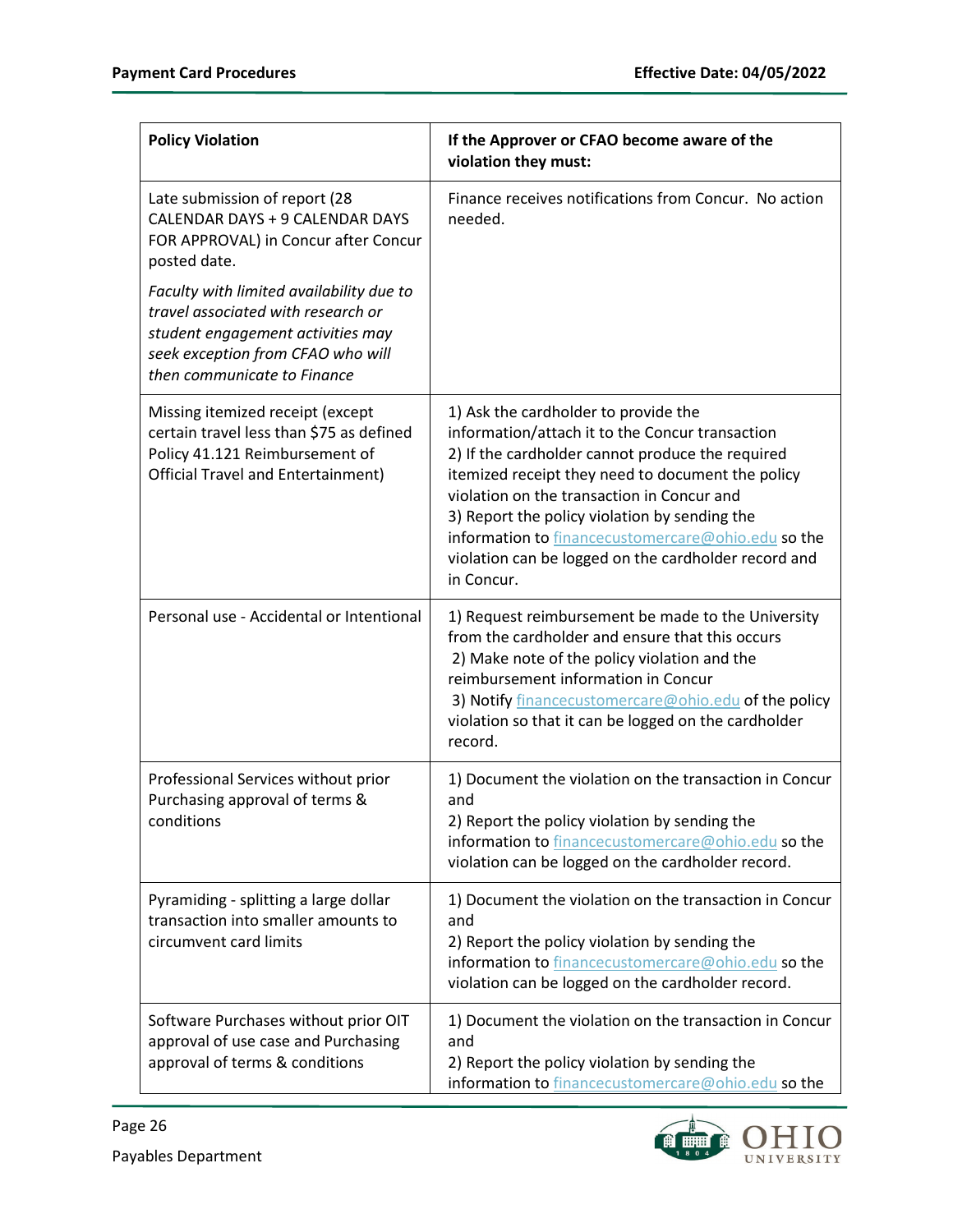| <b>Policy Violation</b>                                                                 | If the Approver or CFAO become aware of the<br>violation they must:                                                                                                                                                                                                                                                                                                                                                |  |  |  |  |
|-----------------------------------------------------------------------------------------|--------------------------------------------------------------------------------------------------------------------------------------------------------------------------------------------------------------------------------------------------------------------------------------------------------------------------------------------------------------------------------------------------------------------|--|--|--|--|
|                                                                                         | violation can be logged on the cardholder record.<br>* Software purchased without going through the<br>appropriate review process may need to be<br>reimbursed by the cardholder                                                                                                                                                                                                                                   |  |  |  |  |
| Use of Pcard for unallowable<br>purchases per the University<br><b>Purchasing Guide</b> | 1) Document the violation on the transaction in Concur<br>and<br>2) Report the policy violation by sending the<br>information to financecustomercare@ohio.edu so the<br>violation can be logged on the cardholder record.                                                                                                                                                                                          |  |  |  |  |
| Use of Pcard by another individual                                                      | 1) Document the violation on the transaction in Concur<br>and<br>2) Report the policy violation by sending the<br>information to financecustomercare@ohio.edu so the<br>violation can be logged on the cardholder record.<br>*CFAO should also have a conversation with the<br>cardholder about the unallowability of loaning out<br>their university provided payment card as this is<br>unallowable under policy |  |  |  |  |
| Use of another Pcard while card<br>suspended                                            | 1) Document the violation on the transaction in Concur<br>and<br>2) Report the policy violation by sending the<br>information to financecustomercare@ohio.edu so the<br>violation can be logged on the cardholder record.<br>*If a cardholder has had their pcard suspended, they<br>cannot use any type of university payment card<br>(including departmental cards)                                              |  |  |  |  |

# <span id="page-26-0"></span>**11. APPENDIX A – DEPARTMENTAL CARD PROCEDURES**

### <span id="page-26-1"></span>**11.1.Overview**

The departmental purchasing card (Department Card) is one of the cards available through the University's credit card program and is used for departmental purchases. The Department Card is issued to the department or service center (e.g., "XXXXXX Department"), and does not contain a specific employee name. Every card has an assigned "Card Custodian" who is a departmental requisitioner who has been trained on purchasing policies and procedures. The monthly limit for a department Card is \$25,000.

The Department Card should be used for low dollar value goods (less than \$5000 for a single transaction) that cannot be purchased via BobcatBUY from a contract or through a university preferred supplier as allowed by policy. Based on the business need, this card may also be used for payment of group and event expenses, in accordance with policy. The Department Card can also be used at local stores by a departmental employee; however, the university does not control whether a merchant will accept the card given it does not have a

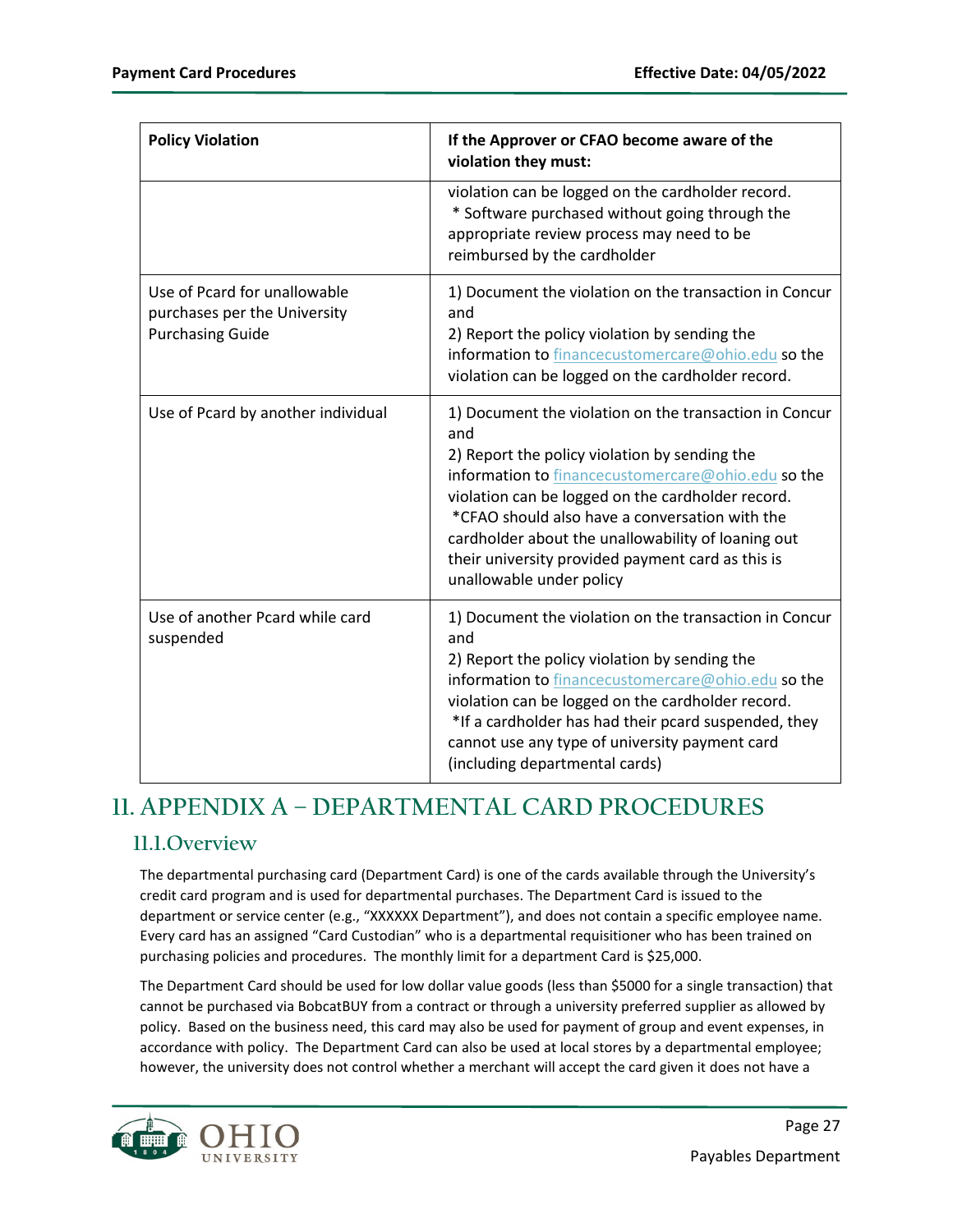specific person's name on the card. The Department Card cannot be taken on a trip and be used by employees while traveling.

It may be used by those individuals who have the responsibility to purchase on behalf of their department. The card is also a viable option for individuals that only have a sporadic need for a card (i.e., an occasional membership or purchase) that doesn't warrant being a permanent cardholder. For someone to use the Department Card, they must "sign out" the card from the Card Custodian for a specified period of time and must be familiar with the university purchasing policies and procedures. They will be responsible for any misuse of the card, while it is in their possession. They are also responsible for providing all required transaction documentation to the card custodian.

### <span id="page-27-1"></span><span id="page-27-0"></span>**11.2. Responsibilities for the Department Card**

### **11.2.1. Planning Unit Chief Financial and Administrative Officer (CFAO)**

The planning unit Chief Financial & Administrative Officer (CFAO) of record in FARM, along with the Card Custodian are responsible for the oversight and proper usage of the Departmental P-Card. The CFAO is responsible to ensure that all cardholders, users of the card, expense delegates, and approvers observe University policies and procedures, including state and federal laws and regulations, and complete any required trainings.

While the planning unit CFAO may delegate purchasing authority and payment approval, the CFAO retains the ultimate responsibility for ensuring the integrity of the University credit card purchase and approval process, even if specific tasks have been delegated.

The CFAO is responsible for establishing the planning unit's procedures for use of the Department Card program. At a minimum, these guidelines must include:

- Department Cards are issued in the department's name and the department is administratively responsible for the card.
- There must be a Card Custodian (and potentially a backup) who handles the Department Card. This includes maintaining the Card Tracking Log to sign out the card, maintaining the documentation and verifying the transactions in Concur. The Card Custodian must be familiar with and adhere to the University purchasing and p-card policies.
- The Department Card must always be stored in a secure place.
- The Department Card can be shared with other employees within a department provided the use is approved by the Card Custodian and in accordance with university policies and procedures, including allowability of expenses
- If the Department Card is used by an individual other than the Card Custodian, the transfer of custody must be recorded on the Tracking Log. The Card Custodian is responsible for maintaining the Departmental Card Tracking Log.
- Random audits of the Departmental Card Tracking Logs may be performed by Internal Audit or Finance to ensure proper recording of card activity. The Card Custodian will be responsible for providing the logs upon request.
- Any misuse of the Department Card will be flagged for violation and the CFAO will be notified to determine any consequences for the misuse in accordance with policy and HR processes.
- Repeated violations on a Department Card (regardless of infraction type) will cause the Department Card to be closed.

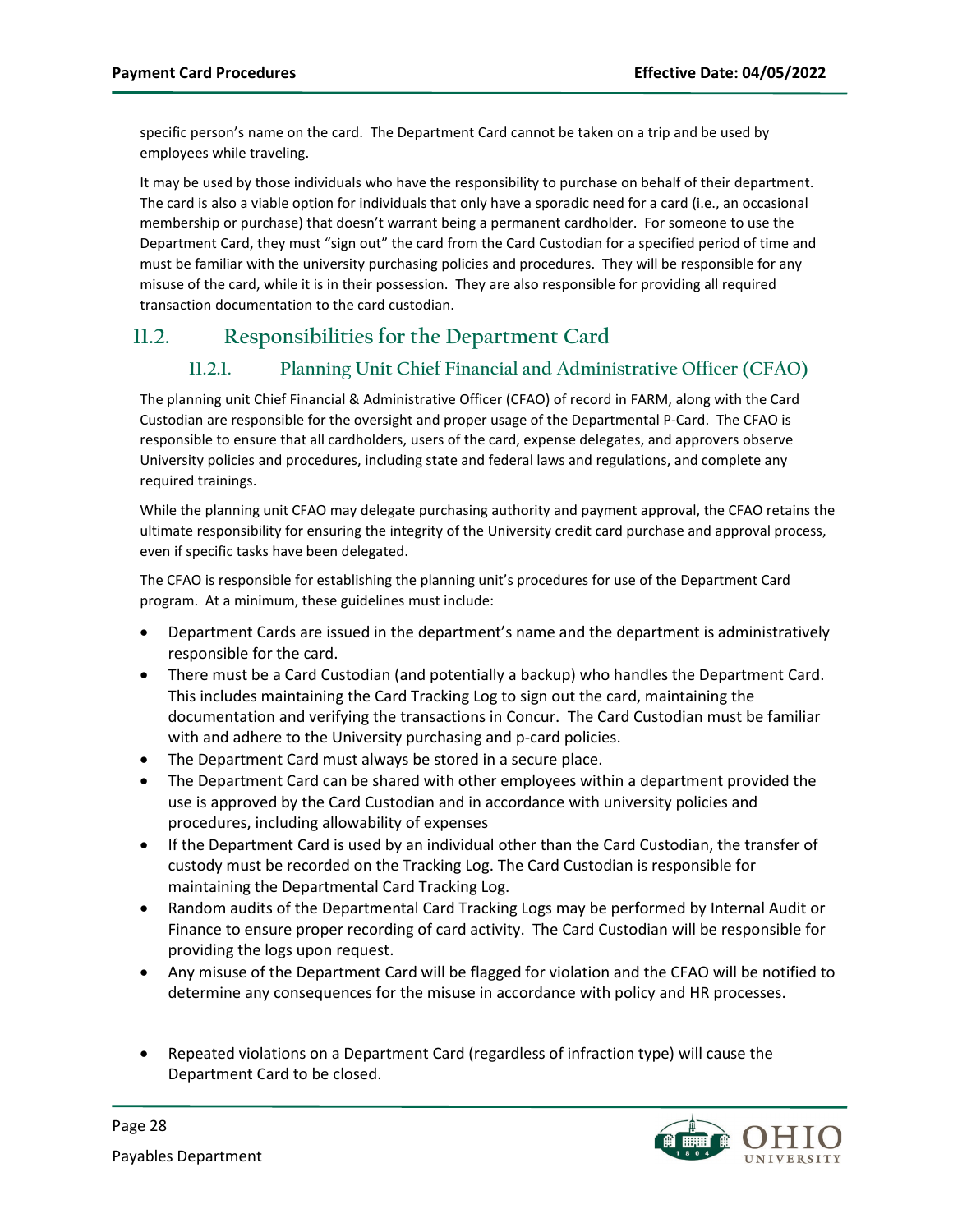If the Departmental Card is not returned by the designated date, the CFAO must follow up in writing immediately with the user to return the card. If the user is unresponsive, the CFAO should have the card placed on hold until it can be safely returned to prohibit unauthorized transactions.

**REPEATED VIOLATIONS ON A DEPARTMENT CARD (REGARDLESS OF INFRACTION TYPE) WILL CAUSE THE DEPARTMENT CARD TO BE CLOSED. THIS INCLUDES NOT RECONCILING TRANSACTIONS IN A TIMELY MANNER. THE CFAO MUST ENSURE THAT THEIR PLANNING UNIT IS IN COMPLIANCE WITH ALL PCARD POLICIES AND PROCEDURES WHETHER THEY PERTAIN TO INDIVIDUAL OR DEPARTMENT CARDS.** 

#### **11.2.2. Card Custodian**

<span id="page-28-0"></span>The Card Custodian is identified in Concur as the cardholder. The Custodian needs to be administratively responsible for the Card, maintaining the Card Tracking log, reconciling all transactions on the card, and advising users on all purchasing and p-card policies and procedures. Specific duties include:

- Must store both the Department Card and the Card Tracking Log in a secure place.
- May transfer the custody of the Department Card to department users via the Tracking Log.
- Must maintain the Card Tracking Log in the department for four (4) years from the last date of activity on the log, as required by the retention policy for all P-Card related documents. These logs will be subject to random audits by Internal Audit or Finance to ensure proper recording of card activity.
- Is responsible for reconciliation of all transactions and ensuring receipts and all required supporting documentation is collected and entered into Concur, in accordance with policy.
- Has the authority to deny usage of the card, particularly if they are aware that the card will be used for something unallowable under University policy.
- May not sign the card out for use on a trip as employee cannot use the card when travelling.
- Is responsible for ensuring there are adequate funds available on the card before it is signed out to a user. If changes to the Department Card monthly limit are needed, the CFAO or delegate can contact the Pcard Administrator to make any adjustments.
- Provides a tax-exempt form (if needed) to the user, so that purchases are properly processed as tax-exempt.
- Notifies the CFAO when the user has not returned the Department Card by the designated date.

Provided the Card Custodian maintains the "chain of custody" for the Department Card, they will not be responsible for misuse when the card is signed out to another employee. This custody is maintained through the use of the Departmental Card Tracking log.

#### **11.2.3. Department Card Users**

<span id="page-28-1"></span>The employee that signs out the department card (i.e., the user) is responsible for the security and safeguard of the Department Card while in their possession.

- Must provide all required information on the Departmental Card Tracking Log, in its entirety.
- Must return the card to the Card Custodian by the designated date.
- Must return all the required documentation for the purchases made while the card is in their possession. This includes providing itemized receipts and all necessary supporting

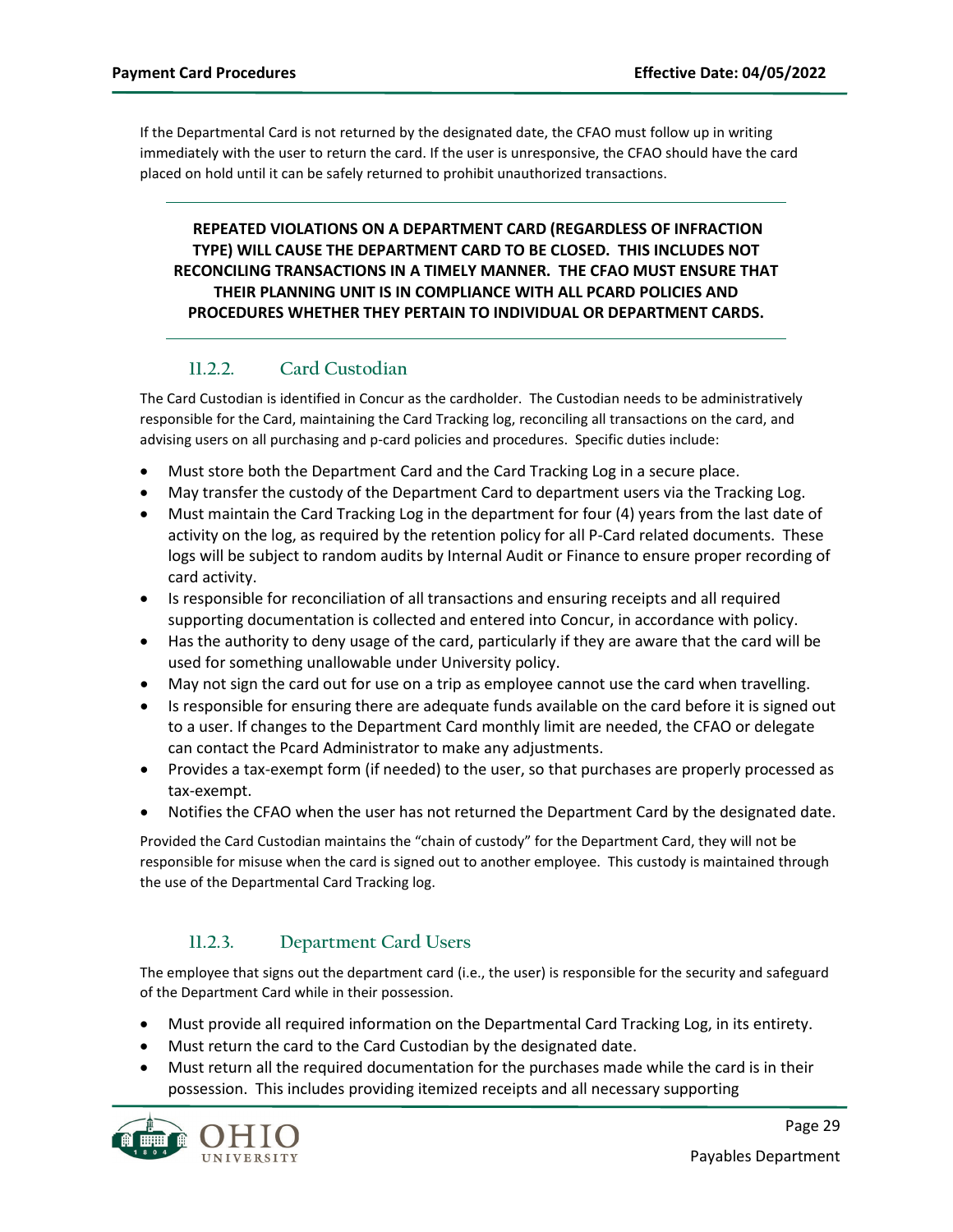documentation (i.e, business purpose, account information, list of participants, agendas, etc.) to the Card Custodian upon return of the Department Card.

Any charges that occur when the card is signed out to a user are the sole responsibility of the user.

Departmental P-Cards cannot be taken on a trip and used by employees while traveling.

### <span id="page-29-0"></span>**11.3. Reconciling Transactions**

The same rules apply to reconciling transactions as included in sectio[n 8.5.](#page-21-0) While you will complete separate reports for each department card (if the department has more than one), it is not necessary to complete separate reports for each individual user of the card.

## <span id="page-29-1"></span>**11.4. Department Card Tracking Log**

Planning Units are allowed to develop their own logs; however we suggest that it include the following information:

| <b>Dept Card Tracking Log</b> |            |                                  |          | In signing the Department Card Tracking Log, the individual signing out the card<br>acknowledges that they have read Ohio University's Pcard and Purchasing Policies. The<br>individual checking out the card acknowledges they are responsible for keeping the card |        |                                                                                           |           |             |            |                                                                  |                           |                      |  |                               |
|-------------------------------|------------|----------------------------------|----------|----------------------------------------------------------------------------------------------------------------------------------------------------------------------------------------------------------------------------------------------------------------------|--------|-------------------------------------------------------------------------------------------|-----------|-------------|------------|------------------------------------------------------------------|---------------------------|----------------------|--|-------------------------------|
| Department:                   |            |                                  |          |                                                                                                                                                                                                                                                                      |        | secure and are responsible for all charges on the card while it is signed out to them.    |           |             |            |                                                                  |                           |                      |  |                               |
| Departmental Pcard Holder:    |            |                                  |          |                                                                                                                                                                                                                                                                      |        | Individual also acknowledges they are responsible for providing ALL necessary supporting  |           |             |            |                                                                  |                           |                      |  |                               |
| Last 4 Digits of Card:        |            |                                  |          |                                                                                                                                                                                                                                                                      |        | documentation when the card is returned to support the transaction(s) made while the card |           |             |            |                                                                  |                           |                      |  |                               |
|                               |            |                                  |          |                                                                                                                                                                                                                                                                      |        |                                                                                           |           |             |            |                                                                  |                           |                      |  |                               |
|                               |            |                                  |          |                                                                                                                                                                                                                                                                      |        |                                                                                           |           |             |            |                                                                  |                           |                      |  |                               |
|                               |            |                                  | Card Out |                                                                                                                                                                                                                                                                      |        |                                                                                           |           |             |            |                                                                  |                           | <b>Card Returned</b> |  |                               |
|                               |            |                                  |          |                                                                                                                                                                                                                                                                      |        |                                                                                           |           |             |            |                                                                  |                           |                      |  |                               |
| Date &                        |            |                                  |          |                                                                                                                                                                                                                                                                      |        |                                                                                           | Estimated | Date &      |            |                                                                  | Departmental Pcard Holder |                      |  | All Supporting                |
| Time                          |            | <b>Individual Receiving Card</b> |          | Vendor Name/ Purpose of Expense                                                                                                                                                                                                                                      |        |                                                                                           | Amount    | <b>Time</b> |            | (acknowledges that the card had been returned with all receipts) |                           |                      |  | <b>Documentation Received</b> |
|                               | Print:     |                                  |          |                                                                                                                                                                                                                                                                      |        |                                                                                           |           |             | Print:     |                                                                  |                           |                      |  |                               |
|                               | Signature: |                                  |          |                                                                                                                                                                                                                                                                      |        |                                                                                           |           |             | Signature: |                                                                  |                           |                      |  |                               |
|                               | Print:     |                                  |          |                                                                                                                                                                                                                                                                      |        |                                                                                           |           |             | Print:     |                                                                  |                           |                      |  |                               |
|                               | Signature: |                                  |          |                                                                                                                                                                                                                                                                      |        |                                                                                           |           |             | Signature: |                                                                  |                           |                      |  |                               |
|                               | Print:     |                                  |          |                                                                                                                                                                                                                                                                      |        |                                                                                           |           |             | Print:     |                                                                  |                           |                      |  |                               |
|                               | Signature: |                                  |          |                                                                                                                                                                                                                                                                      |        |                                                                                           |           |             | Signature: |                                                                  |                           |                      |  |                               |
|                               | Print:     |                                  |          |                                                                                                                                                                                                                                                                      |        |                                                                                           |           |             |            |                                                                  |                           |                      |  |                               |
|                               |            |                                  |          |                                                                                                                                                                                                                                                                      |        |                                                                                           |           | Print:      |            |                                                                  |                           |                      |  |                               |
|                               | Signature: |                                  |          |                                                                                                                                                                                                                                                                      |        |                                                                                           |           | Signature:  |            |                                                                  |                           |                      |  |                               |
|                               | Print:     |                                  |          |                                                                                                                                                                                                                                                                      |        |                                                                                           |           |             | Print:     |                                                                  |                           |                      |  |                               |
|                               | Signature: |                                  |          |                                                                                                                                                                                                                                                                      |        |                                                                                           |           |             | Signature: |                                                                  |                           |                      |  |                               |
| Print:                        |            |                                  |          |                                                                                                                                                                                                                                                                      | Print: |                                                                                           |           |             |            |                                                                  |                           |                      |  |                               |
|                               | Signature: |                                  |          |                                                                                                                                                                                                                                                                      |        |                                                                                           |           |             | Signature: |                                                                  |                           |                      |  |                               |
|                               | Print:     |                                  |          |                                                                                                                                                                                                                                                                      |        |                                                                                           |           |             | Print:     |                                                                  |                           |                      |  |                               |
|                               | Signature: |                                  |          |                                                                                                                                                                                                                                                                      |        |                                                                                           |           |             | Signature: |                                                                  |                           |                      |  |                               |

# <span id="page-29-2"></span>**12.RESPONSIBILITY FOR REVIEW OF POLICY AND PROCEDURES**

The finance and administration division of Finance is responsible for both policy and procedures for the payment card program. Policy and procedures will be reviewed every two years for any required changes or modifications. Should changes or modifications be made to the policy or procedures, they will be reviewed with the policy reviewer groups listed in the "Reviewers" section of policy 55.074 – Payment Card Program.